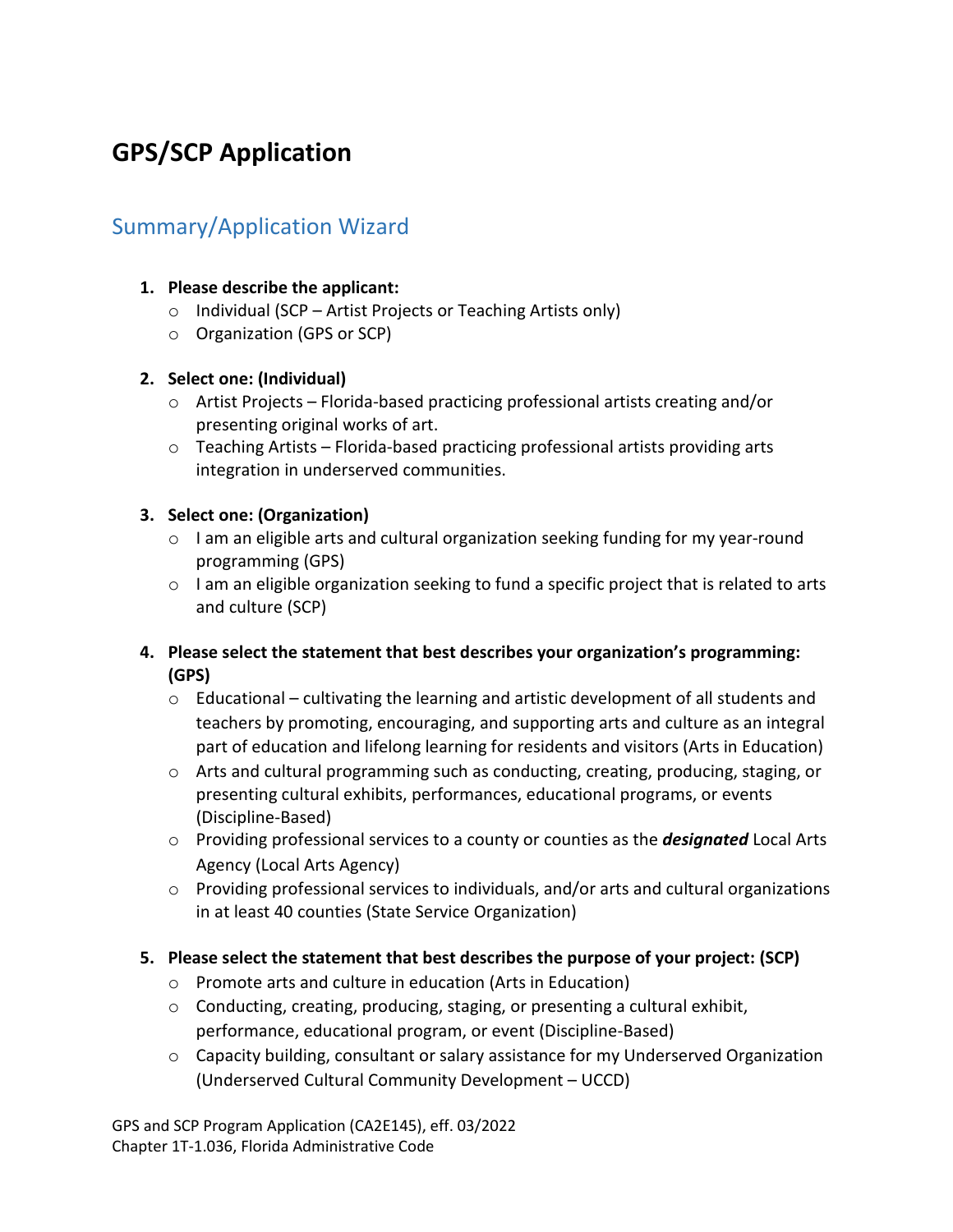## **6. Please select the type of Arts in Education you are requesting funding for? (AIE)**

- $\circ$  Artist Residency Artist residencies place professional Florida artists in a variety of education and community settings.
- o Arts Partnership projects that will advance arts education and the development of long-term partnerships through effective collaboration between community arts and cultural organizations, social service agencies, and educational entities.
- o Artist Performances on Tour provides funding to Florida-based performing artists for touring activities to underserved communities; touring activities include both a performance and an educational component.
- $\circ$  Teaching Artists provides funding to Florida-based artists providing educational services in Florida public schools.
- **7. Please select the type of assistance your Underserved organization is looking for? (UCCD only)**
	- $\circ$  Capacity Building for projects that increase administrative or artistic capacity.
	- $\circ$  Consultant for retaining consultants that can provide specific administrative or artistic needs.
	- $\circ$  Salary Assistance for the full or partial salary support for one or more positions. The positions must be critical to the mission of the organization.

## **8. Select your discipline**.

- o Dance
- o Traditional Arts
- o Literature
- o Media Arts
- o Multidisciplinary
- o Museum
- o Music
- o Presenter
- o Theatre (Community)
- o Theatre (Professional)

\_\_\_\_\_\_\_\_\_\_\_\_\_\_\_\_\_\_\_\_\_\_\_\_

- o Visual Arts
- **9. What is your Organization's last completed fiscal years Total Operating Income (TOI): (GPS)**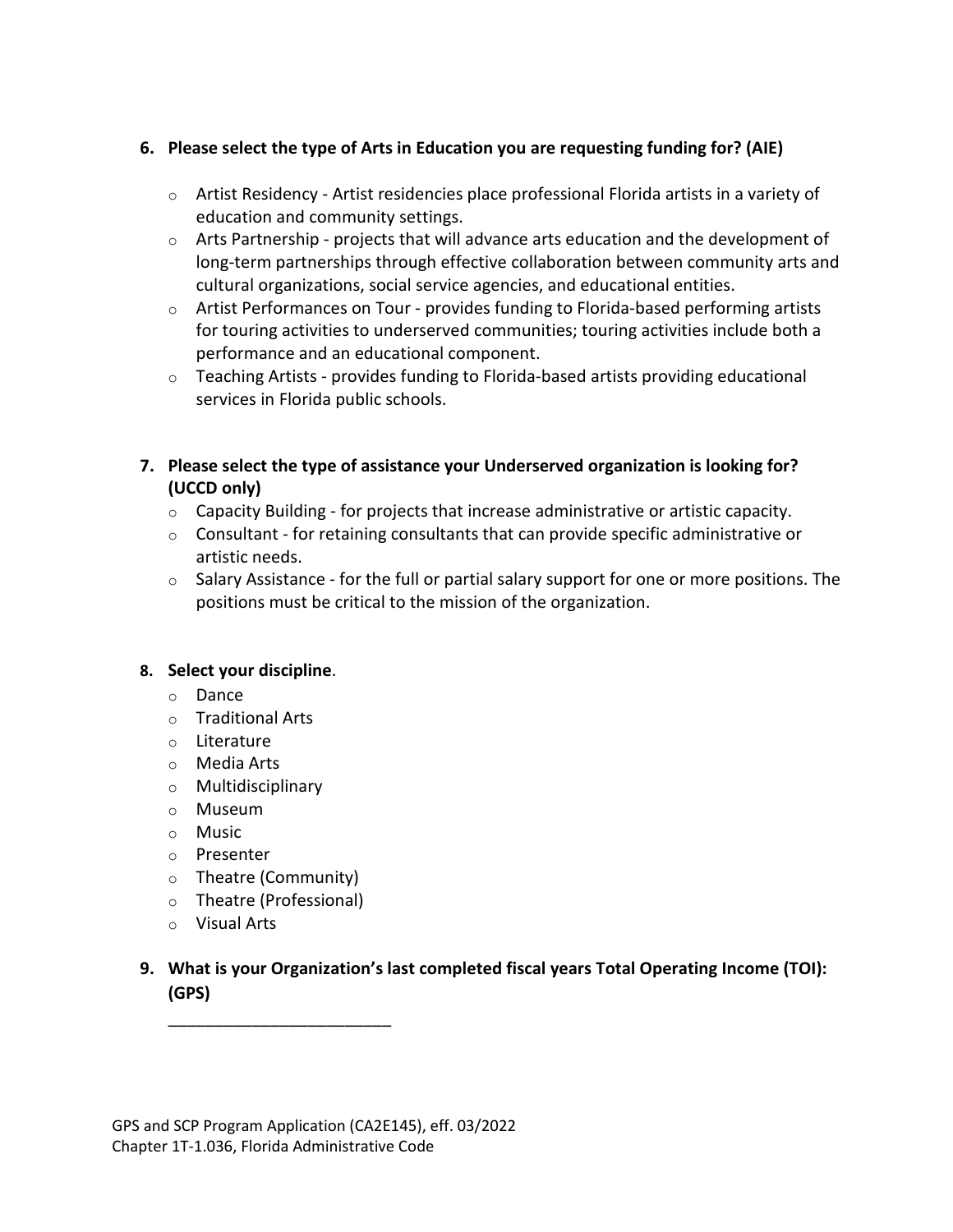**10. Proposal Title** \_\_\_\_\_\_\_\_\_\_\_\_\_\_\_\_\_\_\_\_\_\_\_\_\_\_\_\_

A - Cover Page

Application Type

**Proposal Type**:

**Funding Category**:

**Discipline**:

**Proposal Title**: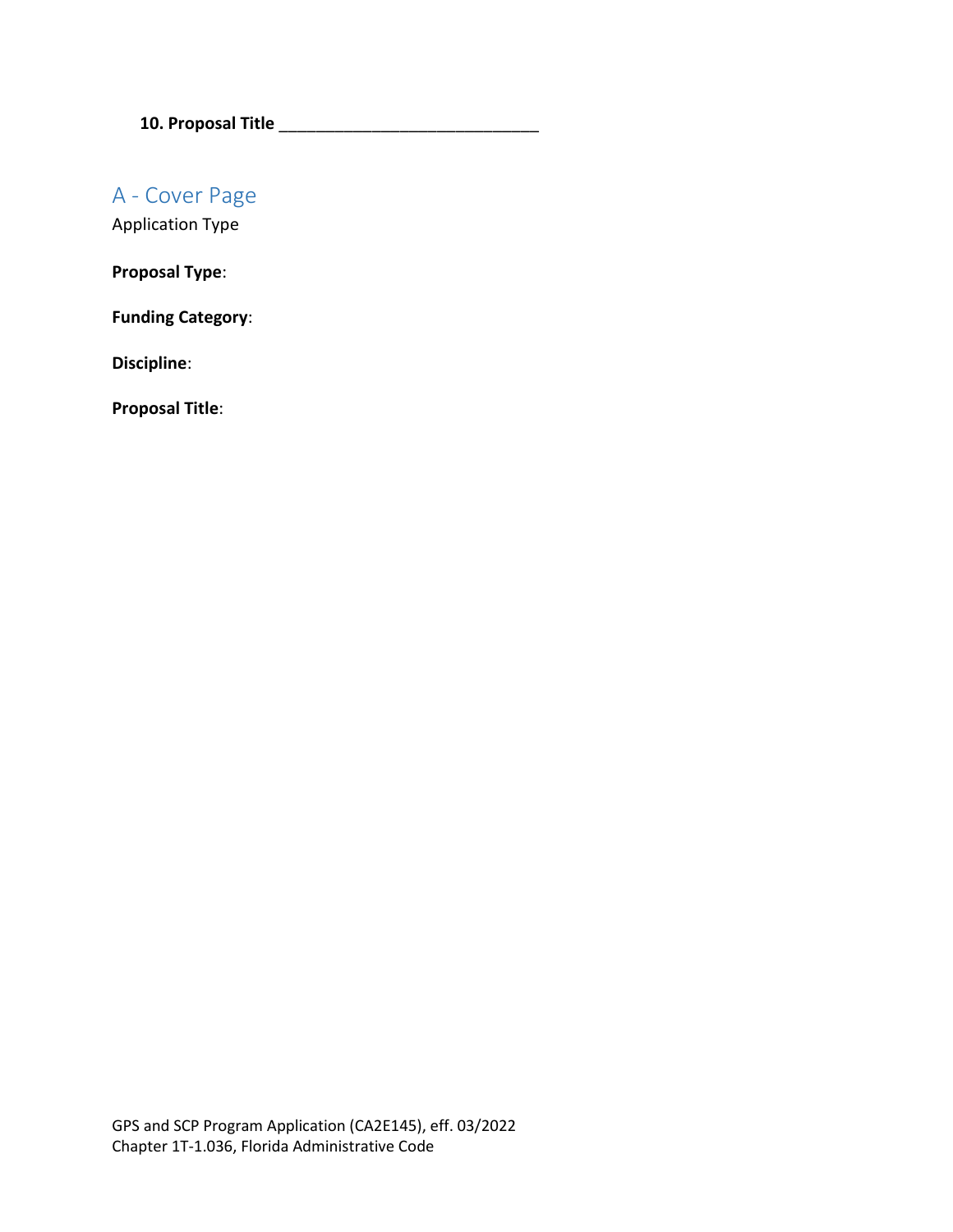## B – Contacts (Applicant Information)

#### **<Display applicant information** *read only***>**

- a. Applicant Name (org or individual)
- b. DBA
- c. FEID
- d. Phone number (with extension if applicable)
- e. Principal Address
- f. Mailing Address
- g. Website
- h. Org Type (e.g. non-profit, school board, etc.)
- i. Org Category (e.g. public library, SOE, etc.)
- j. County
- k. UEI #
- l. Fiscal Year End Date

#### **1. Grant Contact**

The Grant Contact is the primary contact for your grant. This is the person that will be contacted if there are any issues with your application. The contact may be different from the authorizing official who is typically the executive director or a board member. Provide an email address and phone number that will go directly to the contact (if possible), not one for the general organization.

<Select from Organization Contacts> First & Last Name Phone Number + Extension Email Address

## **2. Additional Contact**

<Select from Organization Contacts> First & Last Name Phone Number + Extension Email Address

## **3. Authorized Official**

Provide the name and contact information for the person authorized to sign contracts on behalf of the organization. This is usually the Executive Director or a board member.

<Select from Organization Contacts> First & Last Name

Phone Number + Extension

Email Address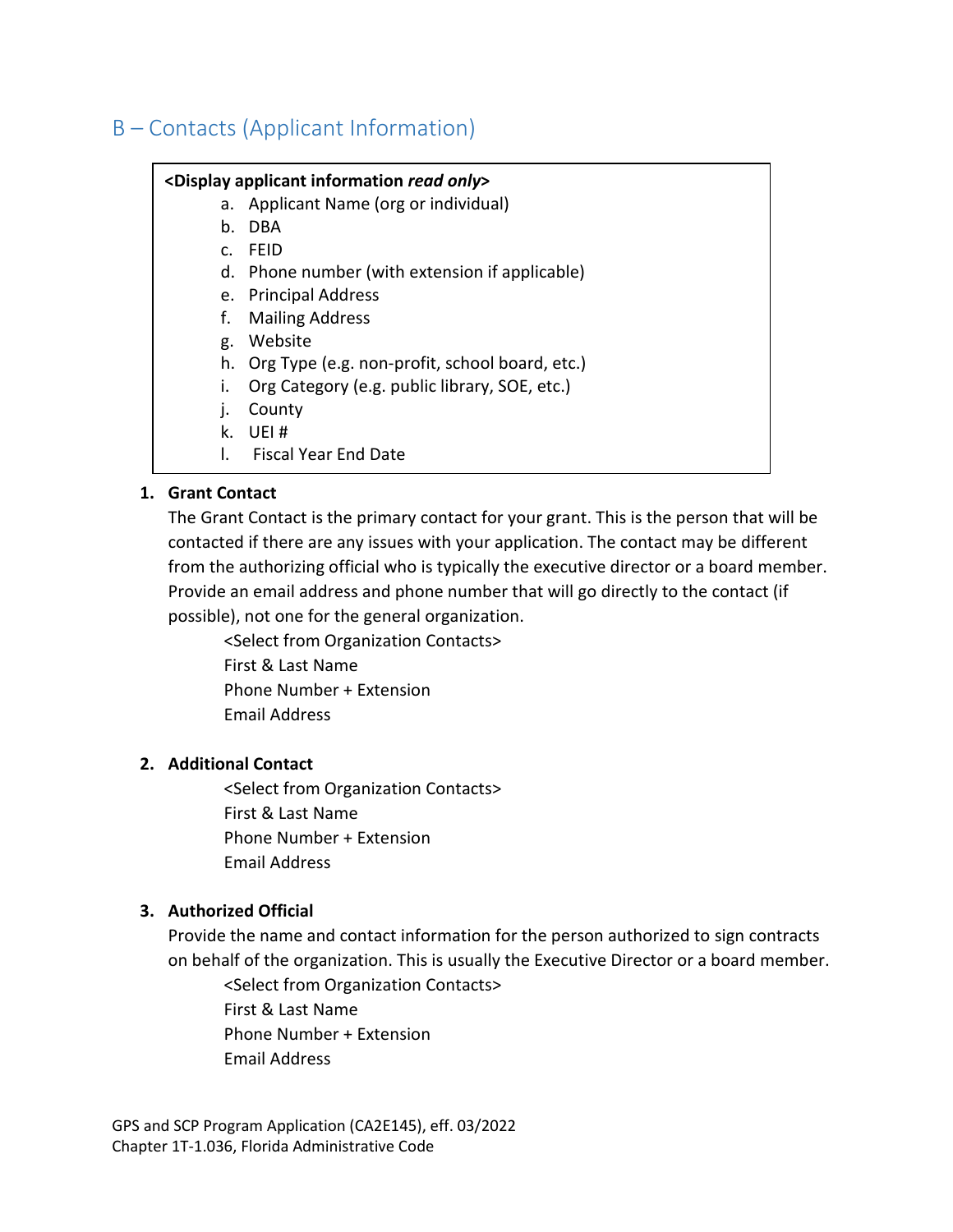- **4. National Endowment for the Arts Descriptors:**
	- **4.1 Applicant Status** \_\_\_\_\_\_\_\_\_\_\_\_\_\_\_\_\_\_\_\_\_\_\_\_

**\_\_\_\_\_\_\_\_\_\_\_\_\_\_\_\_\_\_\_\_\_\_**

**4.2 Institution Type** \_\_\_\_\_\_\_\_\_\_\_\_\_\_\_\_\_\_\_\_\_\_\_\_**4.3 Applicant Discipline**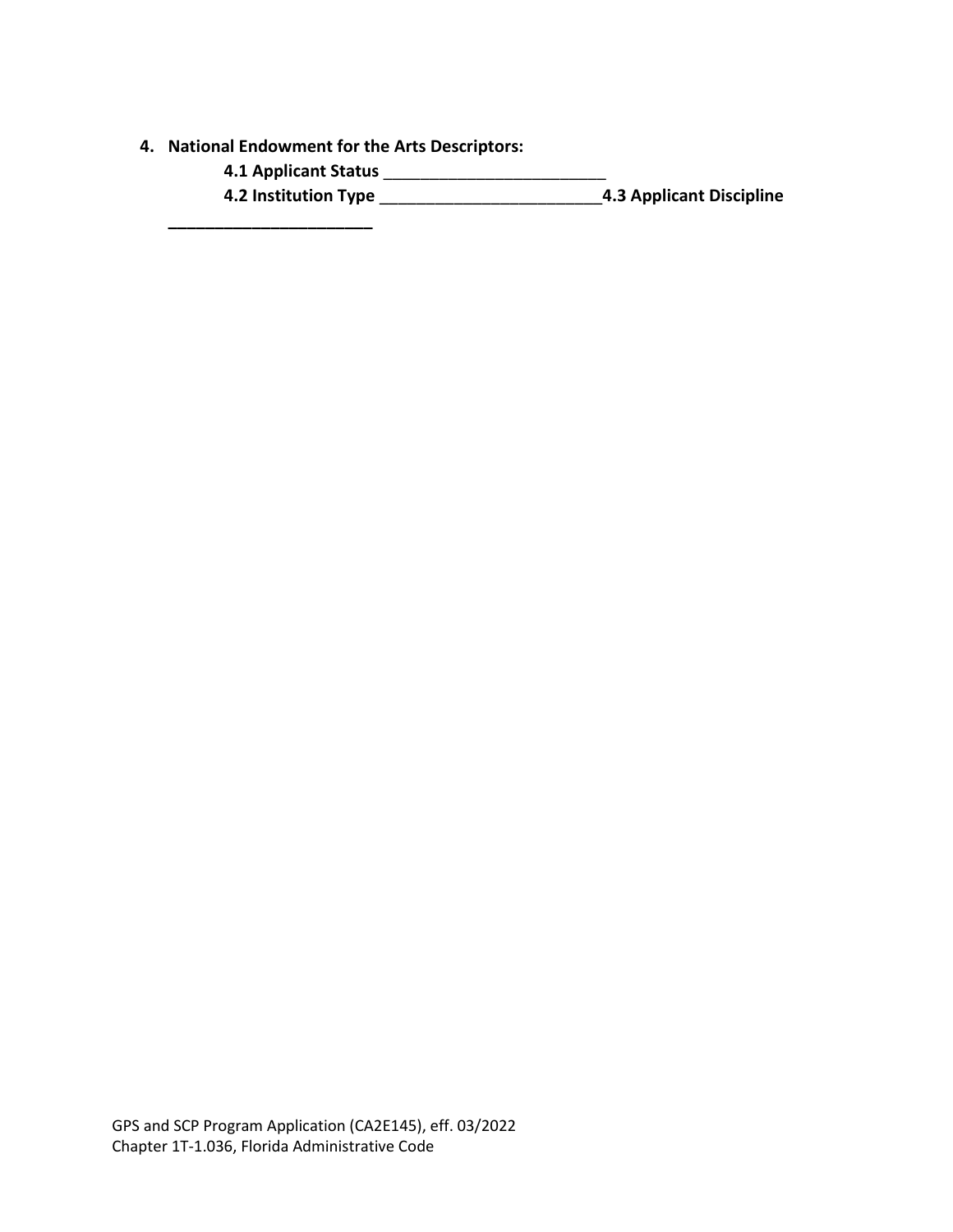## C – Eligibility

- **1. What is the legal status of your organization?\***
	- o Florida Public Entity
	- o Florida Non-profit, Tax-Exempt
- **2. Are all grant activities accessible to all members of the public regardless of sex, race, color, national origin, religion, disability, age or marital status?\***
	- o Yes (required for eligibility)
	- o No
- **3. Project start date: (MM-DD-YYYY) - Project End Date: (MM-DD-YYYY) \*\***
	- o Yes
	- o No
- **4. How many years of completed programming does your organization have?\***
	- o Less than 1 year (not eligible)
	- o 1-2 years (required for eligibility for GPS and SCP)
	- o 3 or more years (required minimum to request more than \$50,000 in GPS)
- **5. Local Arts Agency: Is your organization designated as the Local Arts Agency by the local county commission per s. 265.32, F.S.?\***
	- o Yes (required for eligibility)
	- o No
- **6. Traditional Arts: Does your project involve the following? (All required for eligibility)**
	- a. **Living Traditions?**
		- o**Yes**
		- o**No**
	- b. **A Folk Community?**
		- o**Yes**
		- o**No**
	- c. **Arts shared informally via oral tradition or observation?**
		- o **Yes**
		- o**No**
- **5. Underserved Cultural Community Development: How is your organization underserved?\*** (select all that apply)

Select the statements that are true for your organization.

- $\Box$  Applicant is rural
- $\Box$  Applicant is minority
- $\Box$  Applicant is lacking in resources
- **6. Underserved Cultural Community Development: Total Cash Income\***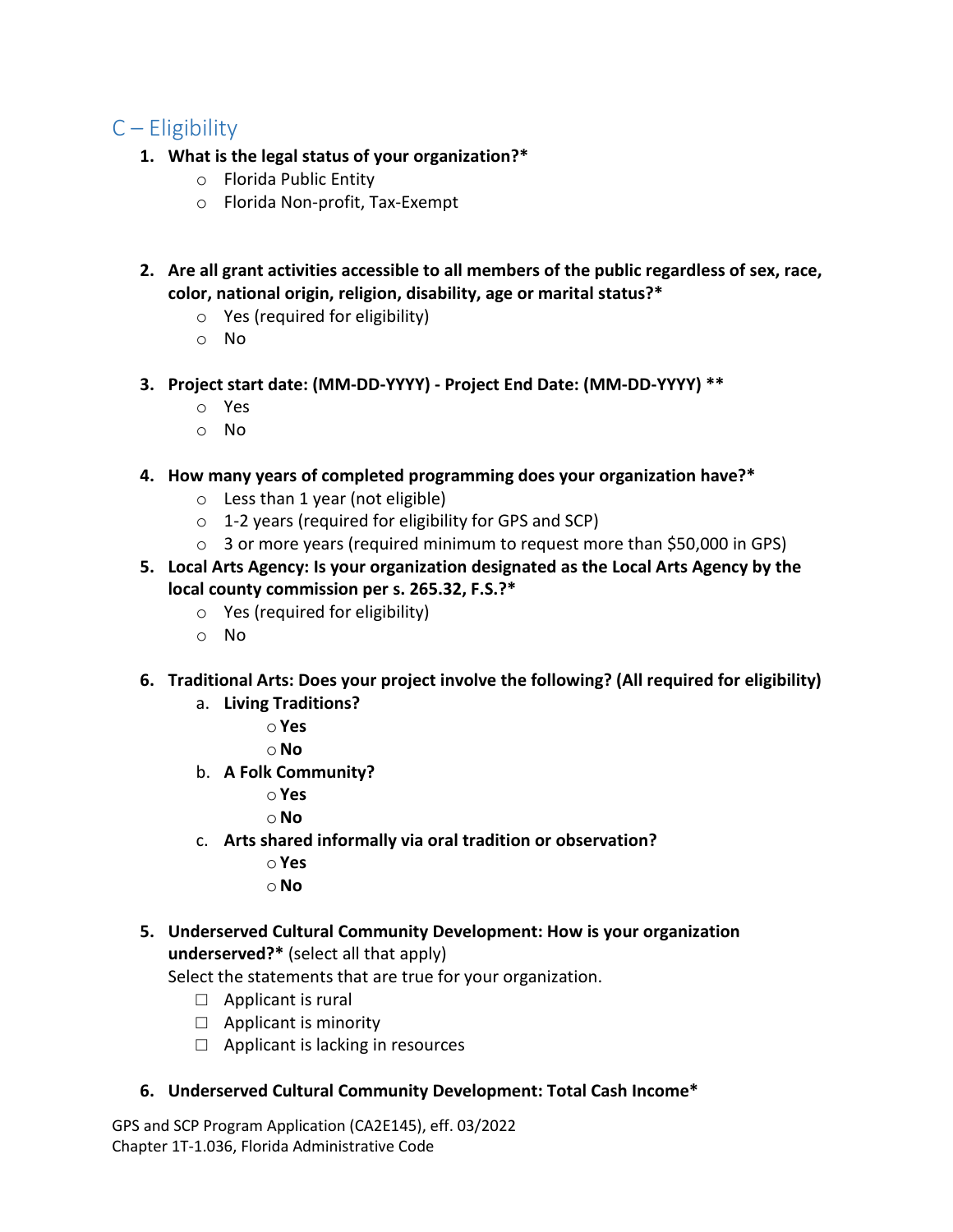What is your organization's Total Cash Income for your last completed fiscal year?

\_\_\_\_\_\_\_\_\_\_\_\_\_\_\_\_\_\_\_\_\_\_\_\_

**7. Underserved Cultural Community Development – Consultant (Both required for eligibility):**

Select the statements that are true for your organization. \*

- $\Box$  Consultant is NOT a member of the applicant's staff or board.
- $\Box$  Consultant is NOT in the immediate family of any staff or board members
- **5. Arts in Education: Does your organization have an arts education mission and primarily conduct arts in education programming?\* (GPS AIE Only)**
	- $\bigcirc$  Yes (required for eligibility)

\_\_\_\_\_\_\_\_\_\_\_\_\_\_\_\_\_\_\_\_\_\_\_\_

- o No
- **6. Arts in Education - Residency: How many contact hours does this residency include?\***
- **7. Arts in Education – Teaching Artists: Applicant is Florida-based practicing professional?\***
	- o Yes (required for eligibility)
	- o No
- **8. Arts in Education – Teaching Artists: Applicant provides an extensive arts education program with activities?\***
	- o Yes (required for eligibility)
	- o No
- **9. Arts in Education – Teaching Artists: Applicant provides study guides, learning materials, or sample lesson plans?\***
	- o Yes (required for eligibility)
	- o No
- **10. Discipline-based – Professional Theatre: Does your organization compensate artistic staff and actors** based on [www.equityactors.org](http://www.equityactors.org/)**?\***
	- o Yes (required for eligibility)
	- o No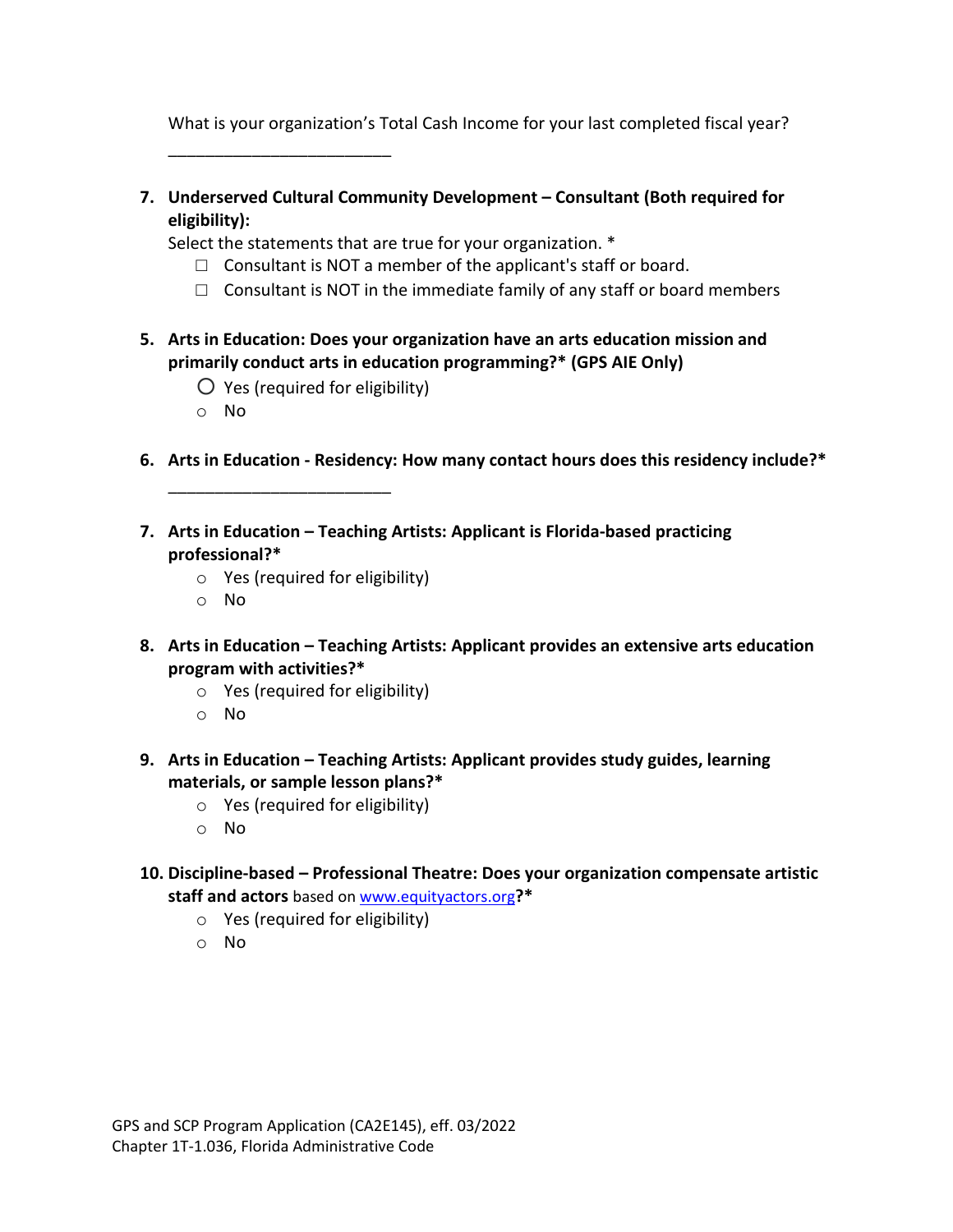#### **11. Discipline-based - Museum:**

The following statements must be true for you to be eligible to apply in the Museum discipline. Check all that apply.\*

- $\Box$  My organization is open to the public for at least 180 days each year.
- $\Box$  My organization owns or utilizes collections, including works of art, historical artifacts, or other tangible objects (live or inanimate).
- $\Box$  My organization exhibits these collections, including works of art, historical artifacts, or other tangible objects to the public on a regular schedule.
- **12. Discipline-based – Multidisciplinary: Is your organization producing 50% or more of your programming?\***
	- o Yes (required for eligibility)
	- o No (You should apply to the Presenting discipline)
- **13. State Service Organization:** Do your organization's services and activities reach at least 40 Florida counties?\*
	- o Yes (required for eligibility)
	- o No

#### **14. Artist Projects and Teaching Artists (All required for eligibility):\***

Check all that apply.\*

- $\Box$  I am a Florida resident (proof of residency required).
- $\Box$  I am at least 18 years of age.
- $\Box$  I am not enrolled in a degree or certificate program.

## **15. Teaching Artists: Do you have a Florida Professional Educator's Certificate? (Required for eligibility)\***

- Yes
- No

What are your certifications? (1000 characters)

#### **16. Teaching Artists: What is your artistic discipline(s)?**

- o Dance
- o Digital/Media Arts
- o Literature
- o Music
- o Theater
- o Visual Arts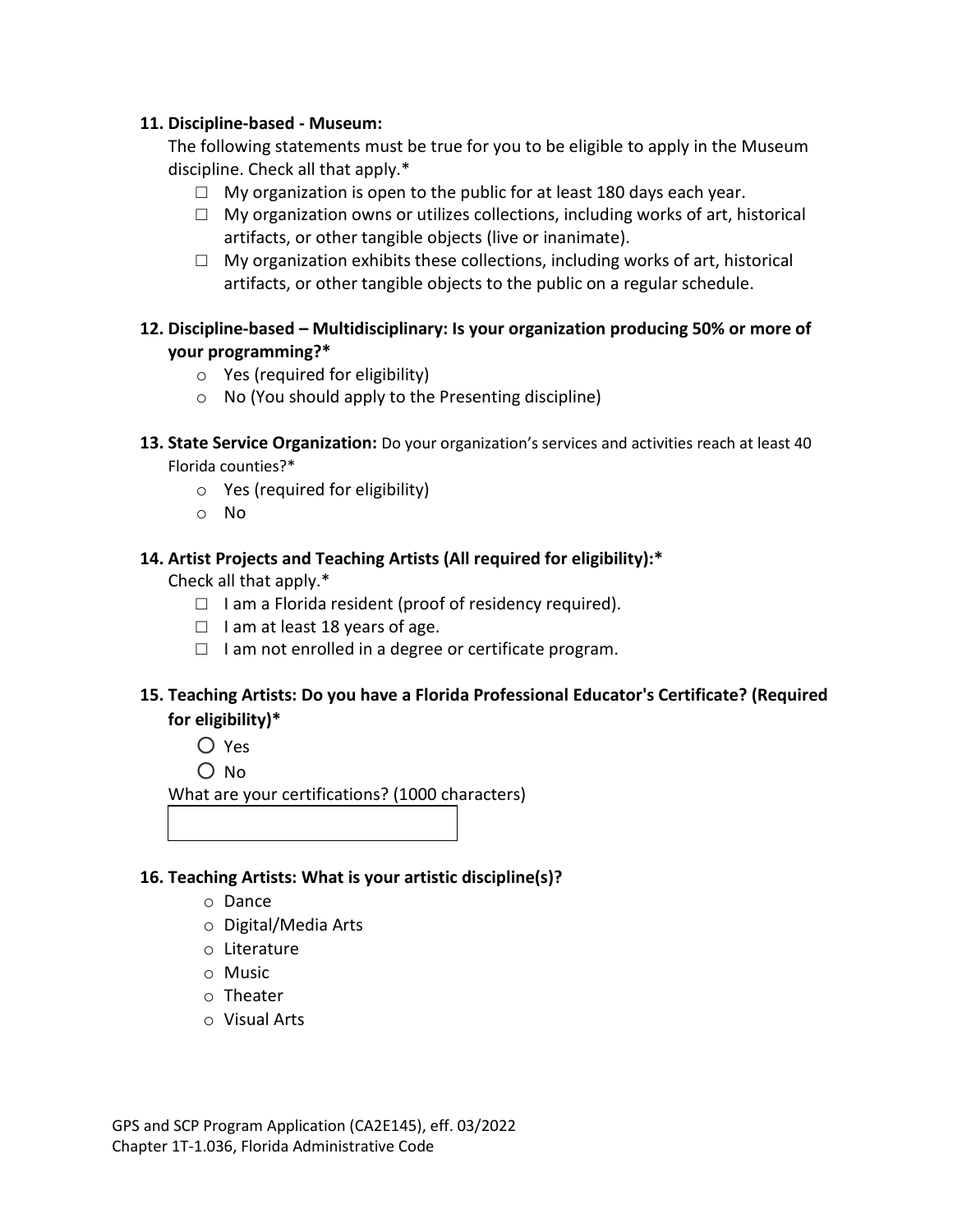## **17. Teaching Artists: Do you have experience working with students of different socioeconomic backgrounds? Different cultures? Special needs?\* (2500 characters)**

**18. Teaching Artists: What 21st Century skills do you employ?\***

- o Critical Thinking
- o Creativity
- o Collaboration
- o Communication
- o Flexibility
- o Information Literacy
- o Initiative
- o Leadership
- o Media Literacy
- o Productivity
- o Social Skills
- o Technology Literacy

## **19. Teaching Artists: What arts integration practices have you employed?\***

- o Drawing on students' prior knowledge
- o Providing active hands-on learning with authentic problems for students to solve in different ways
- o Arranging opportunities for students to learn from each other to enrich their understandings
- o Engaging students in reflection about what they learned, how they learned it, and what it means to them
- o Using student assessment of their own and peers' work as part of the learning experience
- o Providing opportunities for students to revise and improve their work
- $\circ$  Building a positive classroom environment where students are encouraged and supported to take risks, explore possibilities, and where a social cooperative learning community is created and nurtured

In what content areas and grade levels? (1000 characters)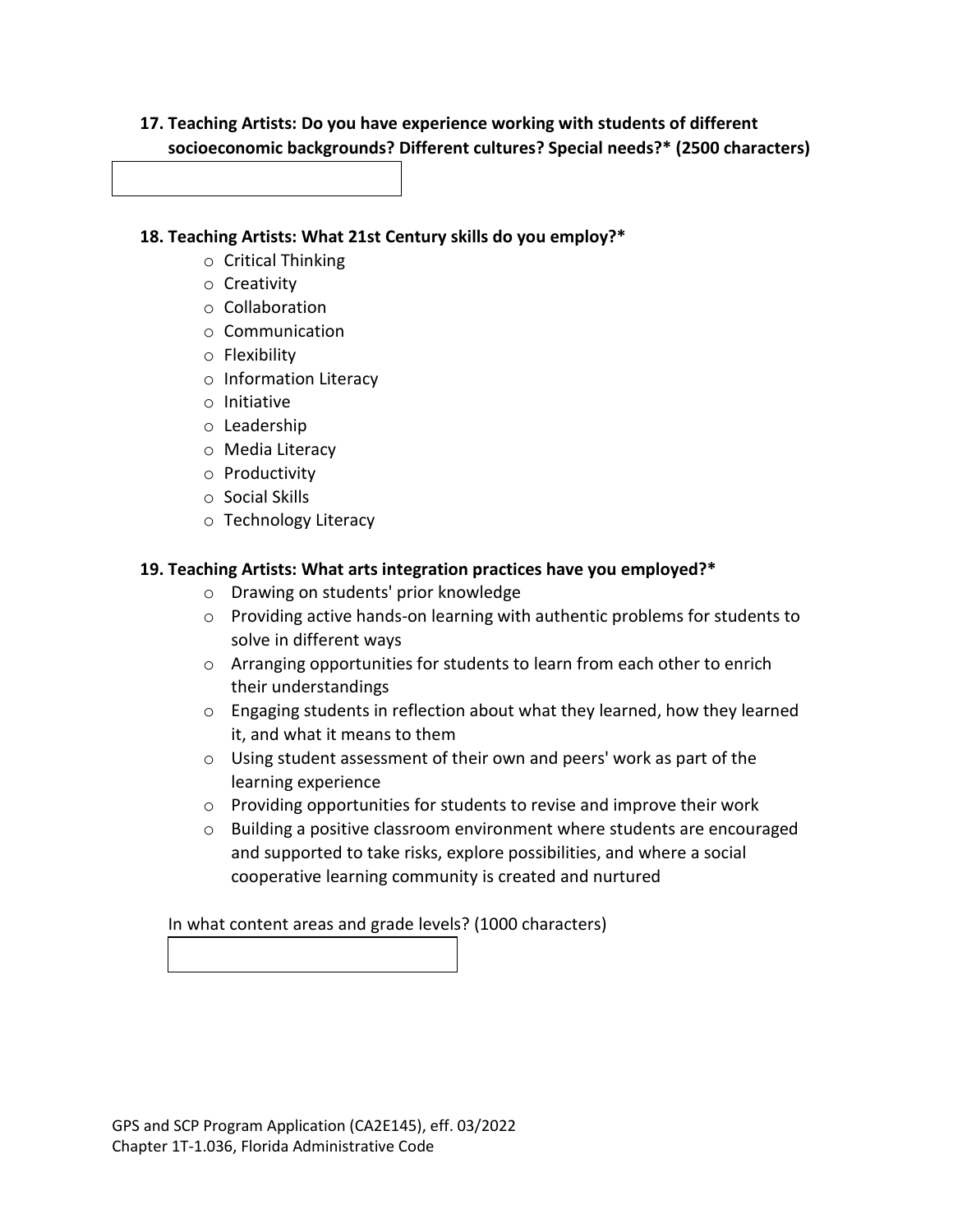**20. Teaching Artists: Do you have experience teaching alone in a classroom? If yes, briefly describe.\* (2000 characters)**

**21. Teaching Artists: Do you have experience co-teaching or collaborating with the classroom teacher? If yes, briefly describe.\* (2000 characters)**

#### **22. Teaching Artists: How do you assess student learning?\***

- o Built into assignment
- o Exam
- o Class observation
- o Concept mapping
- o Concept tests
- o Assessment of group work
- o Rubrics
- o Other (please specify)

#### **23. Teaching Artists: What are your top priorities/goals/outcomes?\***

- o to share my art discipline
- o to use my art discipline to teach another subject or concept
- o for our student to enjoy the learning process
- o to expose our students to new thoughts and ideas
- o to give our students new tools for self-expression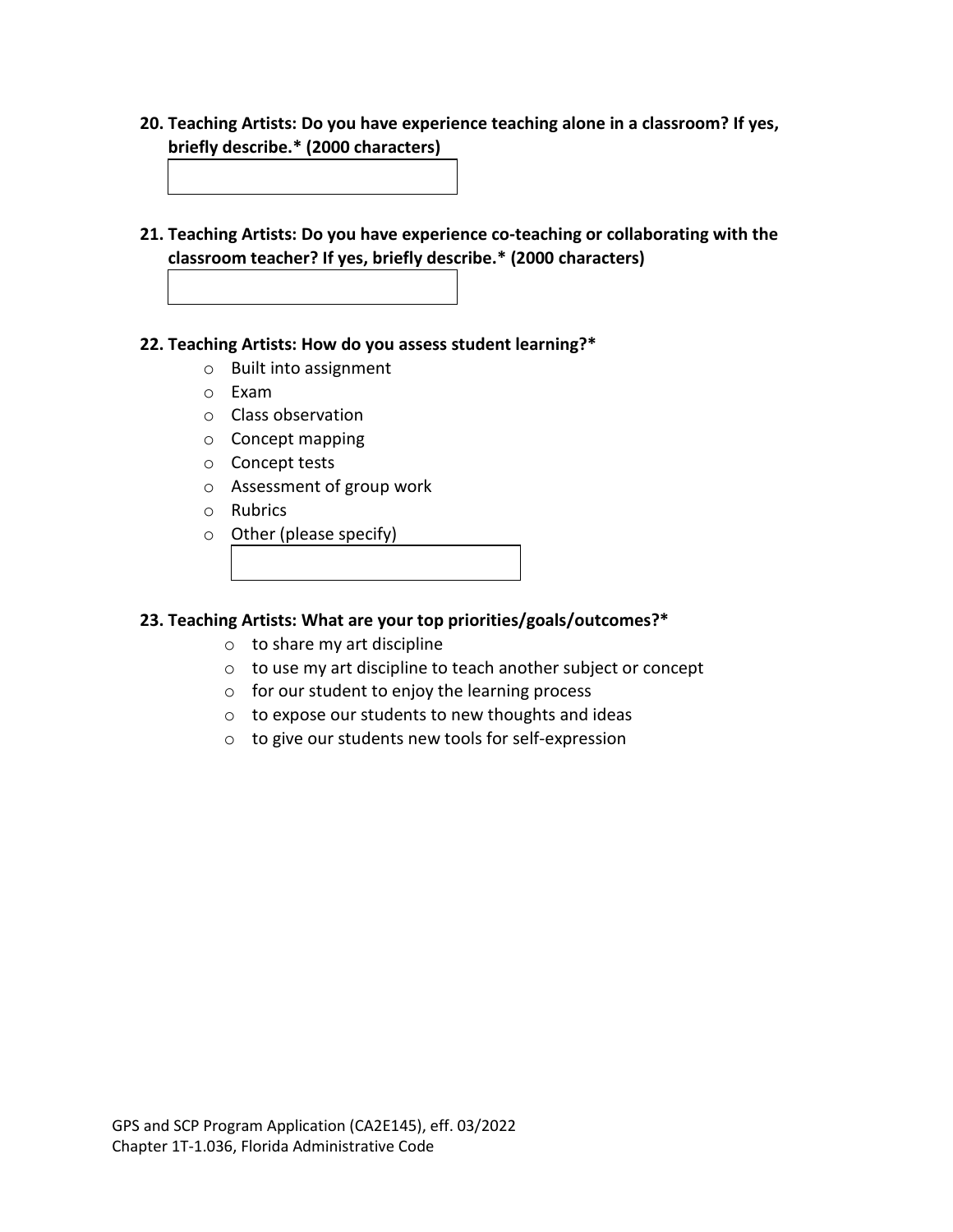## D – Quality of Offerings

**1. Applicant Mission Statement (Organization) or Artist Statement (Individual)\* - (500 characters)**

## **2. Programming (GPS)/Project (SCP) Description\* (2,000 characters)**

Briefly describe the project or program for which you are requesting funding. If you are an LAA or SSO, please include a statement that describes the services provided to your audience (including membership) and how those services are provided.

## **2.1 Programming or Project Goals \* (2000 characters)**

Please list at least three goals associated with the project or program for which you are requesting funding.

Goals: Broad statements that are usually general, abstract, issue oriented with realistic priorities. Goals are a long-term end to which programs and activities are developed and should reflect the organization's mission statement. Goals can be listed in priority order and ranked.

Sample goal: To provide residents and visitors with increased opportunities to view local art and meet local artists.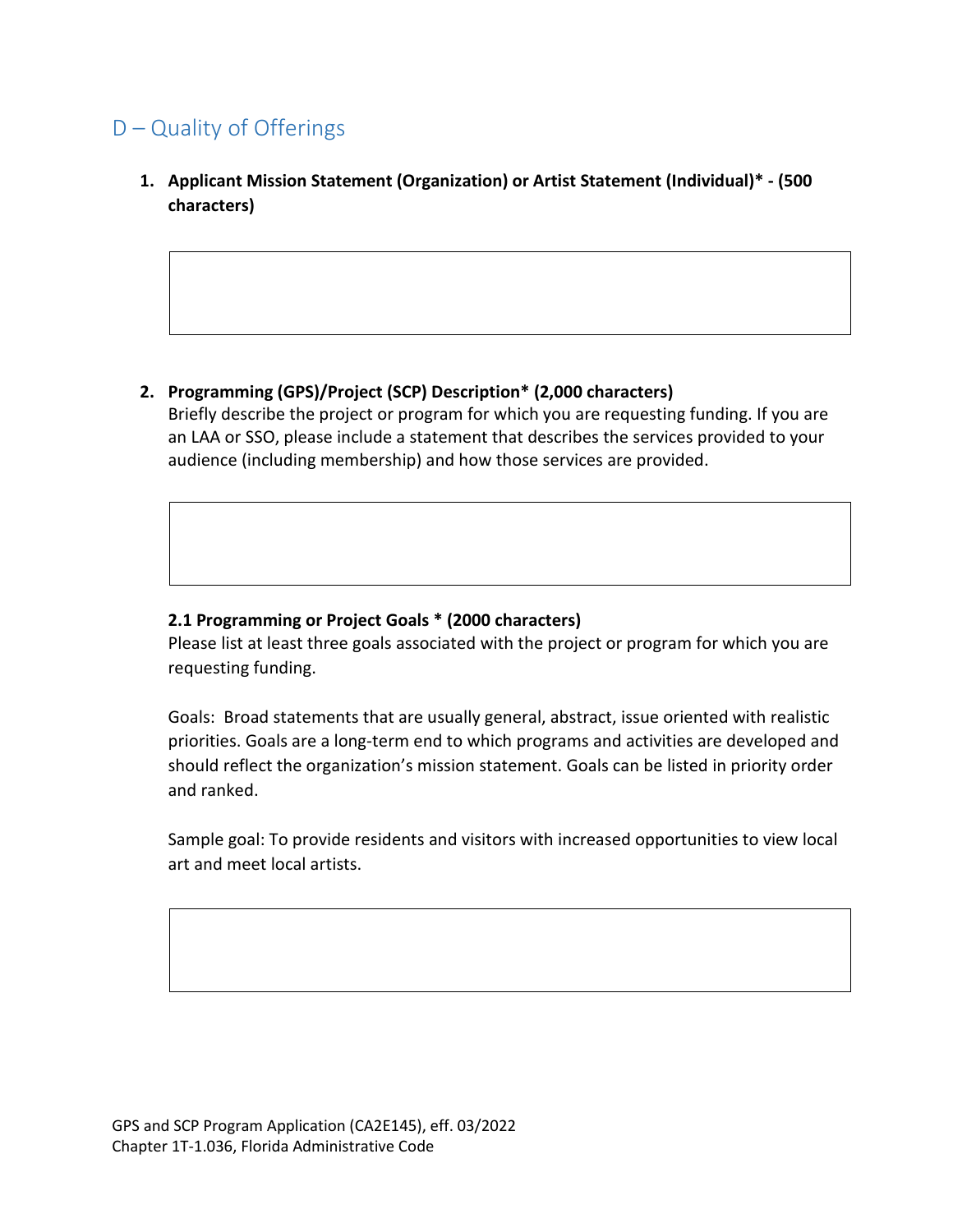#### **2.2 Programming or Project Objectives \* (2000 characters)**

Please list the three corresponding objectives for the goals listed above.

Objectives: Specific, measurable ends that are achievable within a time frame and mark progress towards achieving goals.

Sample Objective: At least 300 residents and visitors will view local art and be invited to a "meet the artist reception"

**2.3 Programming or Project Activities\* (2000 characters)** Please list the project or program activities.

Activities: These are the specific activities that achieve the objectives.

Sample Activities: Work with local arts and tourism organizations to promote art shows. Communicate with local art teachers to encourage students to attend shows. Schedule artist commentaries and news articles to promote the shows.

#### **2.4 Partnerships & Collaborations\* (2000 characters)**

Describe any partnerships and/or collaborations with organizations directly related to General Programming (GPS) or the Specific Cultural Project (SCP). Discuss the responsibilities and benefits of the relationship and whether any formal agreements are in place.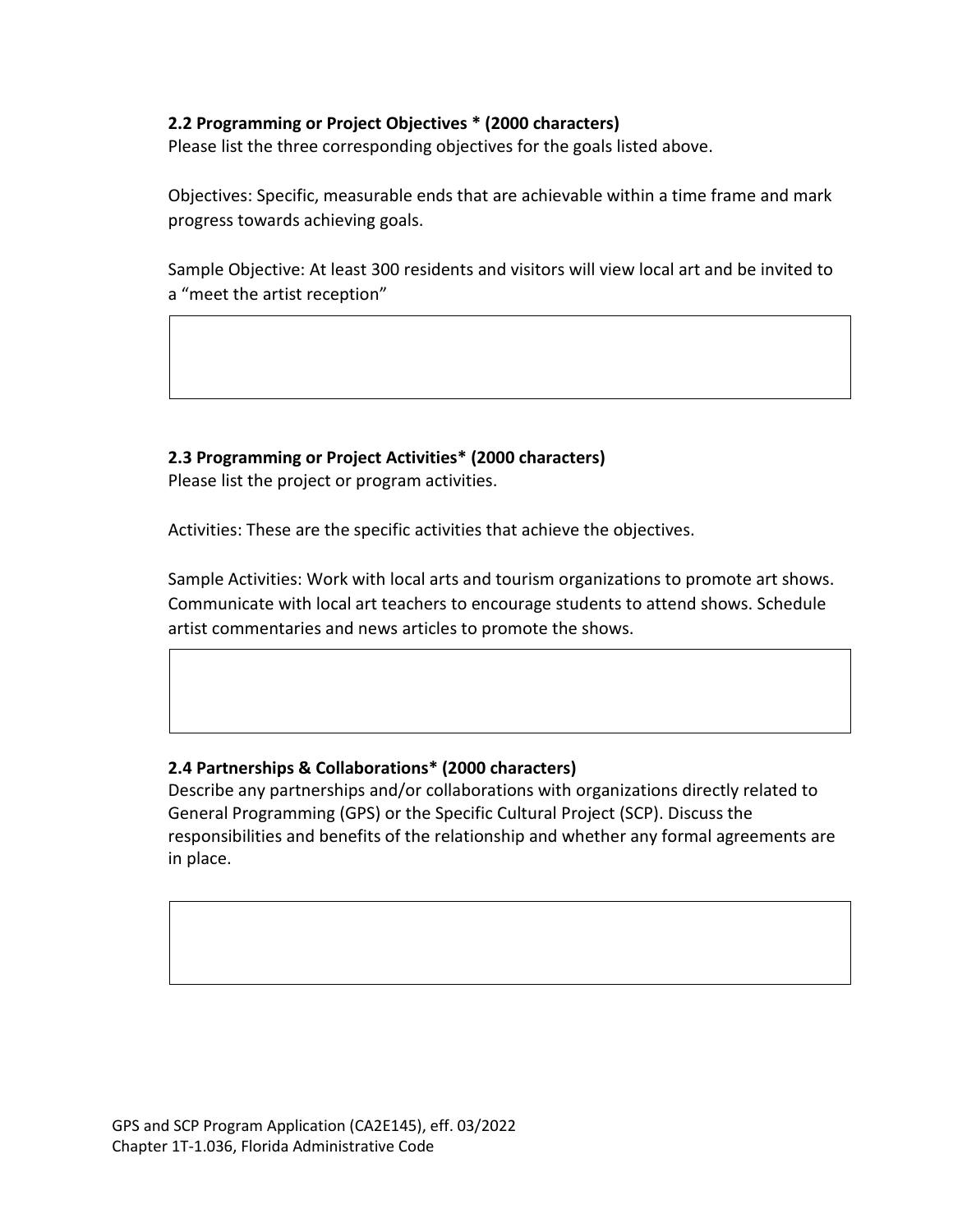## **3. Collection Summary (museum)\* (5250 characters)**

Provide a summary of the collection (live or inanimate) and the collection policy including: 1) Size and scope of collection(s) the museum owns or uses; 2) Conservation and care; and 3) Overview/brief list of inventory/registration methods. If you are not a collecting institution answer Not Applicable.

## **4. Individual Artist Project\* (3500 characters)**

What makes your project artistically strong? What is your motivation for this project, how will it advance your career and creative practice? What is the artistic context of this project to your creative practice?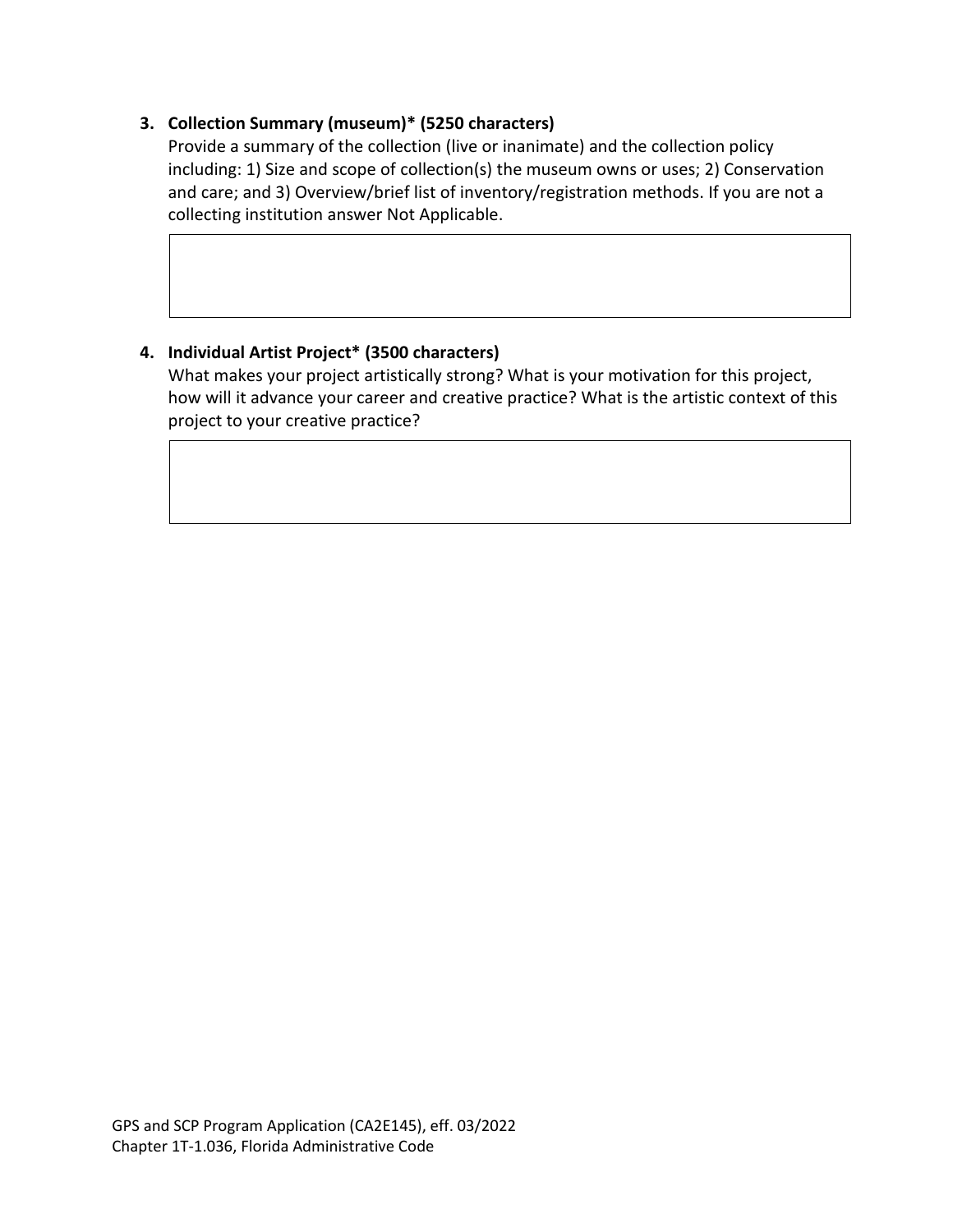## E – Impact - Reach

Do not count individuals reached through TV, radio, cable broadcast, the Internet, or other media. Include actual audience numbers based on paid/free admissions or seats filled. Avoid inflated numbers, and do not double-count repeat attendees.

## **1. What is the estimated number of events related to this proposal?\***

How many different events will be produced or presented within the grant period as a part of this proposal? Be sure to list different events, not performances. For example: a musical performed 10 times is only one event; a workshop performed one time is one event.

- **2. What is the estimated number of opportunities for public participation for the events?\***  Each event will have one or more opportunities for public participation. For example, a musical performed 10 times is one event with 10 opportunities for public participation.
- **3. UCCD SALARY ASSITANCE ONLY - How many positions are being supported through the salary assistance grant?**

\_\_\_\_\_\_\_\_\_\_\_\_\_\_\_\_\_\_\_\_\_\_\_\_

\_\_\_\_\_\_\_\_\_\_\_\_\_\_\_\_\_\_\_\_\_\_\_\_

\_\_\_\_\_\_\_\_\_\_\_\_\_\_\_\_\_\_\_\_\_\_\_\_

\_\_\_\_\_\_\_\_\_\_\_\_\_\_\_\_\_\_\_\_\_\_\_\_

\_\_\_\_\_\_\_\_\_\_\_\_\_\_\_\_\_\_\_\_\_\_\_\_

\_\_\_\_\_\_\_\_\_\_\_\_\_\_\_\_\_\_\_\_\_\_\_\_

## **4. How many Adults will participate in the proposed events?\***

Enter the number of individuals over 18 who will be directly engaged with the arts, whether through attendance at cultural events or participation in cultural learning or other types of activities in which people will be directly involved with artists or the arts. This figure should reflect a portion of the total individuals benefiting.

**5. How many K-12 students will participate in the proposed events through their school?\*** Enter the number of individuals under the age of 18 that are expected to be directly engaged with the cultural activities through their school, whether through attendance at cultural events, participation in cultural learning or other direct contact with artists or the arts. This figure should reflect a portion of the total individuals benefiting.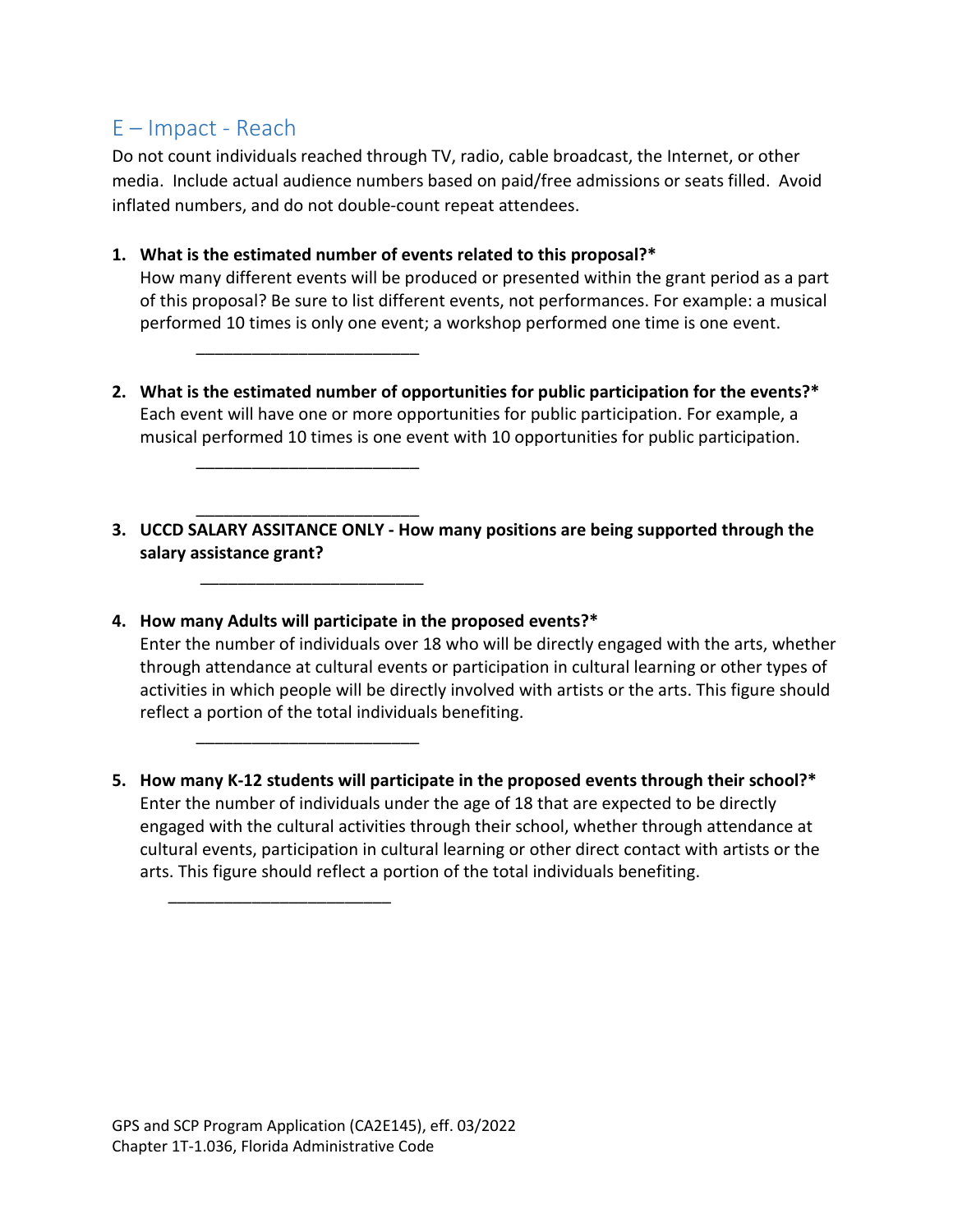**6. How many individuals under the age of 18 will participate in the proposed events outside of their school?\***

Enter the number of individuals under the age of 18 and over that are expected to be directly engaged with the cultural activities not through their school, whether through attendance at cultural events, participation in cultural learning or other direct contact with artists or the arts. This figure should reflect a portion of the total individuals benefiting.

## **7. How many artists will be directly involved?\***

\_\_\_\_\_\_\_\_\_\_\_\_\_\_\_\_\_\_\_\_\_\_\_\_

\_\_\_\_\_\_\_\_\_\_\_\_\_\_\_\_\_\_\_\_\_\_\_\_

\_\_\_\_\_\_\_\_\_\_\_\_\_\_\_\_\_\_\_\_\_\_\_\_

\_\_\_\_\_\_\_\_\_\_\_\_\_\_\_\_\_\_\_\_\_\_\_\_

\_\_\_\_\_\_\_\_\_\_\_\_\_\_\_\_\_\_\_\_\_\_\_\_

Enter the estimated number of professional artists that will be directly involved in providing artistic services specifically identified with the proposal. Include living artists whose work is represented in an exhibition regardless of whether the work was provided by the artist or by an institution. This figure should reflect a portion of the total individuals benefiting. If no artists were directly involved in providing artistic services enter 0.

Number of artists directly involved? This figure should reflect a portion of the total individuals benefiting. It includes the number of Florida artists directly involved (below)

Number of Florida artists directly involved? This figure should reflect a portion of the total artists directly involved.

**Total number of individuals who will be engaged?\* (autopopulate)**

- **8. How many individuals will benefit through media? Enter the number of individuals who will benefit through TV, radio, cable broadcast, the internet, or other media.**
- **9. Proposed Beneficiaries of Project – Select all groups of people that your project intends to serve directly. For each group, you can select more than one answer if applicable. If your project/program served the general public without a specific focus on reaching distinct populations, then select the "No Specific Group" options.**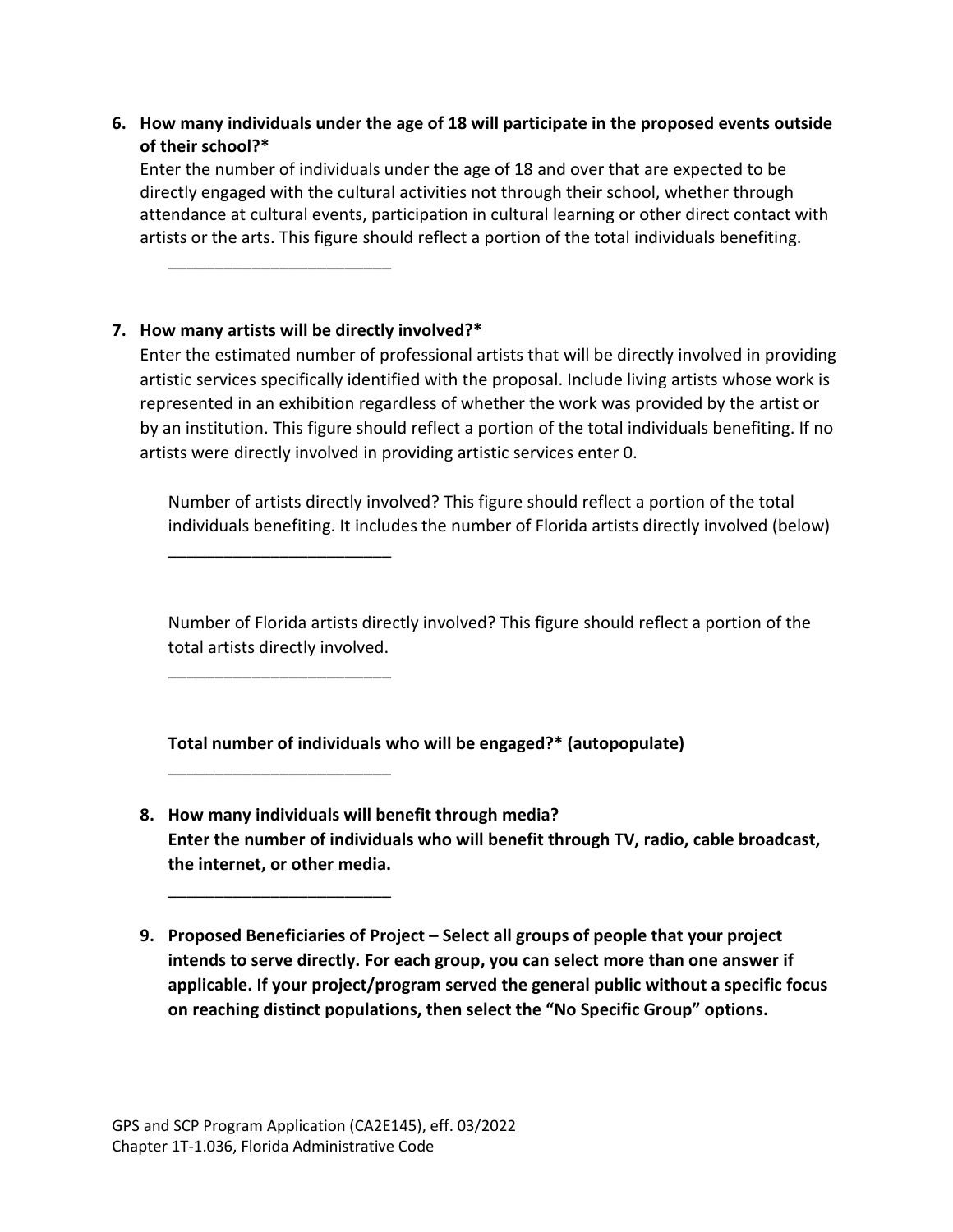- 9.1 Race Ethnicity: (Choose all that apply)
	- o American Indian or Alaskan Native
	- o Asian
	- o Black or African American
	- o Hispanic or Latino
	- o Native Hawaiian or Other Pacific Islander
	- o White
	- o Other racial/ethnic group
	- o No specific racial/ethnic group

9.2 Age Ranges (Choose all that apply)

- $\circ$  Children/Youth (0 17 years)
- $\circ$  Young Adults (18 24)
- $\circ$  Adults (25 64 years)
- o Older Adults (65+ years)
- o No specific age group

9.3 Underserved/Distinct Groups:

- o Individuals with Disabilities
- o Individuals in Institutions
- o Individuals below the Poverty Line
- o Individuals with Limited English Proficiency
- o Military Veterans/Active Duty Personnel
- o Youth at Risk
- o Other underserved/distinct group
- o No specific underserved/distinct group
	- •

## **10. Describe the demographics of your service area. 2000 characters)**

Demographics are distinct characteristics of a population. Examples include but are not limited to: age, race, ethnicity, religion, gender, income, family status, education, veteran, disability status, and employment.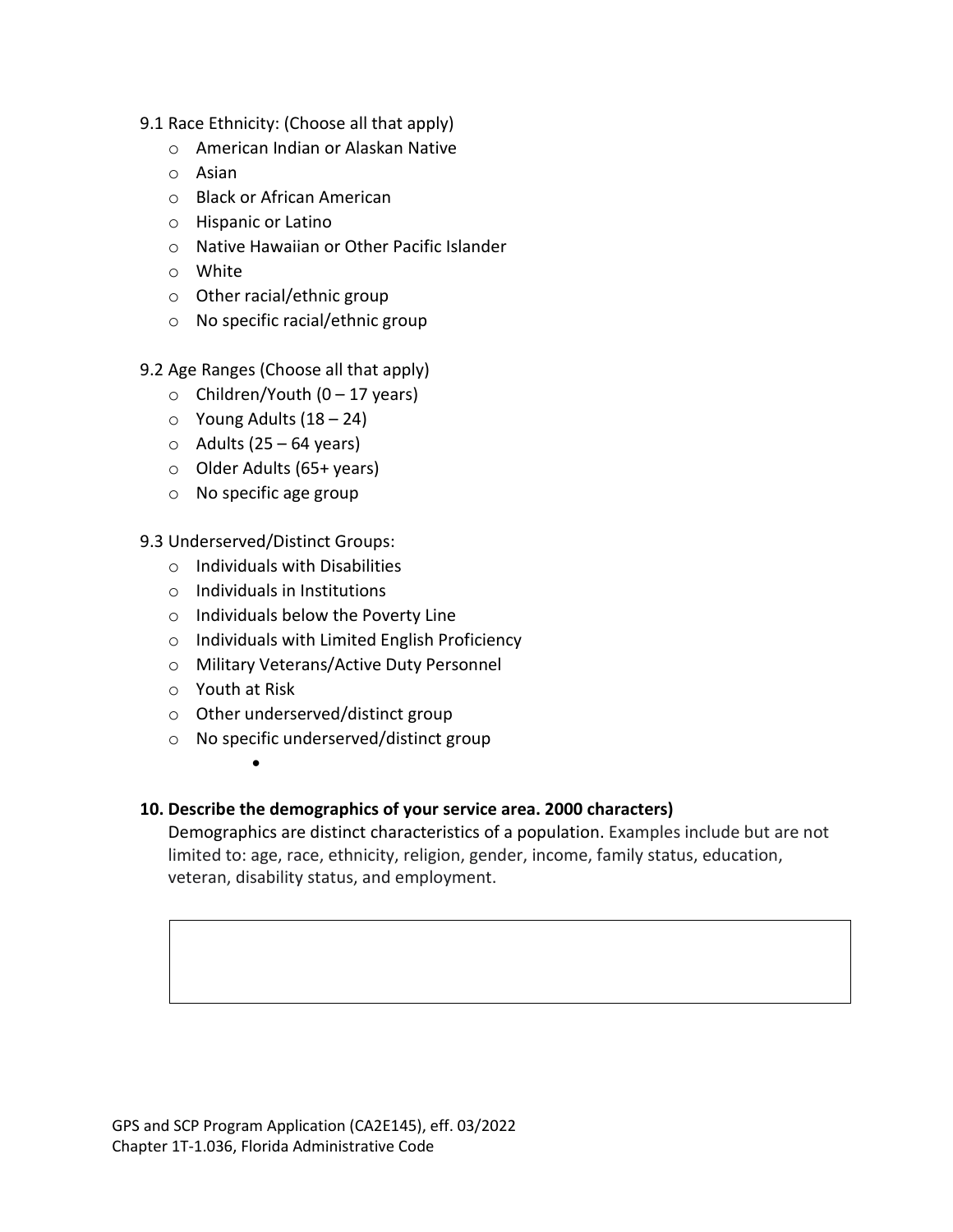## **11. LAA and SSO only - Number of individuals your members/organizations are serving?**

## **12. LAA and SSO only - Select all that apply to your organization? (required, only for SSO and LAA)**

- □ Advocacy
- □ Arts Education
- □ Convening of Arts & Culture
- □ Community Building
- □ Cross-Sector Collaborations
- □ Manage/Operate Cultural Facilities
- □ Cultural Planning
- □ Cultural Tourism
- □ Diversity Initiatives
- □ Grant Maker Artists
- □ Grant Maker Organizations
- □ Marketing
- □ Mentoring/Internships
- □ Present Programming
- □ Produce Programming
- □ Professional Development/Technical Assistance Artists
- $\Box$  Professional Development/Technical Assistance Organizations
- □ Professional Development/Technical Assistance Teachers
- □ Public Art

## **13. Additional impact/participation numbers information (optional) (100 characters)**

Use this space to provide the panel with additional detail or information about the impact/participation numbers. Describe what makes your organization/programming unique.

## **14. In what counties will the project/program actually take place?\***

Select the counties in which the project/programming will actually occur. For example, if your organization is located in Alachua county and you are planning programming that will take place in Alachua as well as the surrounding counties of Clay and St. Johns, you will list all three counties. Please do not include counties served unless the project or programming will be physically taking place in that county.

GPS and SCP Program Application (CA2E145), eff. 03/2022 Chapter 1T-1.036, Florida Administrative Code □ <list of Florida counties>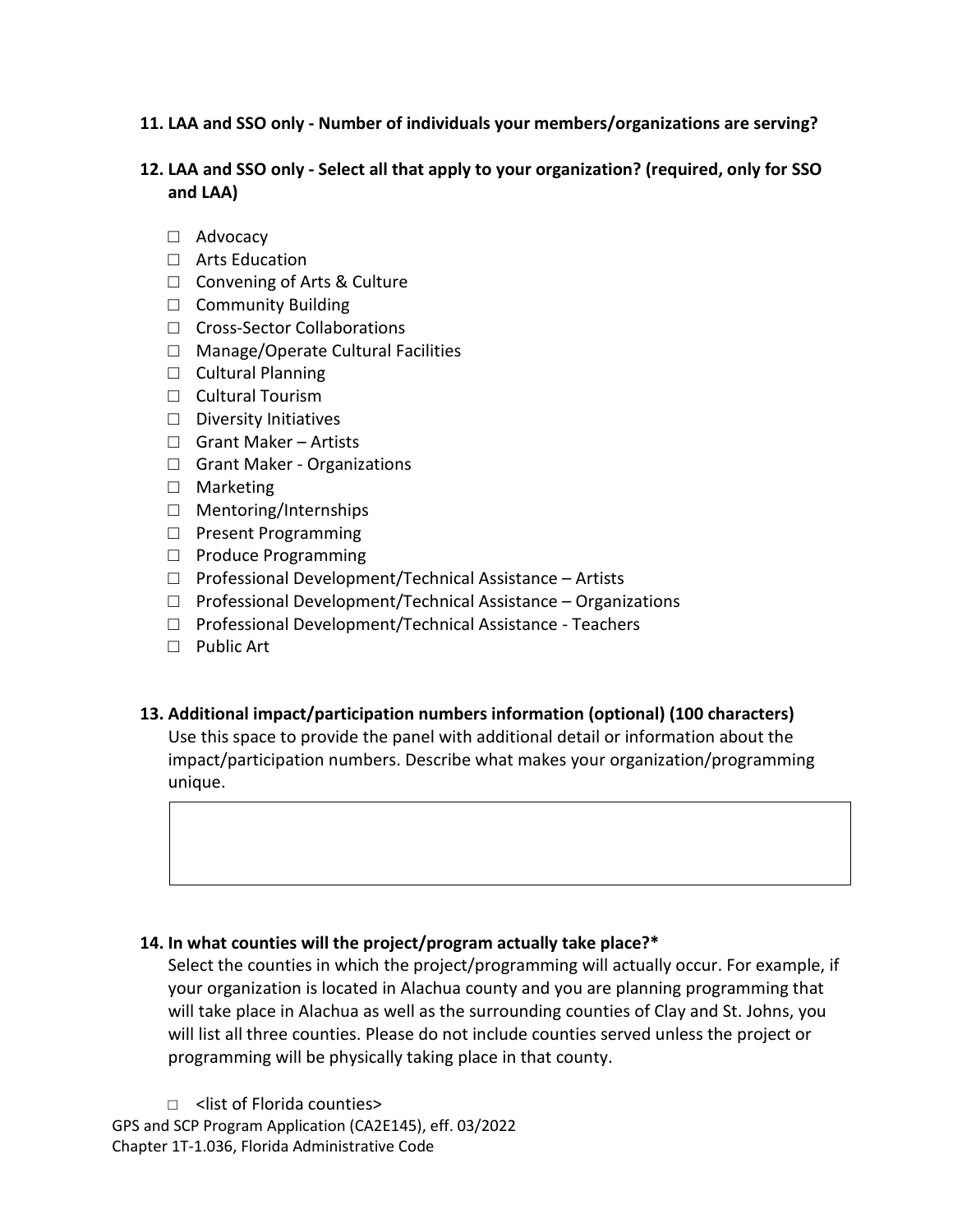#### **15. What counties does your organization serve?**

Select the counties in which your organization provides services. For example, if your organization is located in Alachua County and you provide resources and services in Alachua as well as the surrounding counties of Clay and St. Johns, you will list all three counties. This might include groups that visit your facility from other counties.

[List of Florida counties]

## **16. Describe your virtual programming. Only for applicants with virtual programming. (2500 characters)**

Briefly describe any virtual programming that you provide to the public. This information should include who is able to access the programming and any payment structure.

## **16. Proposal Impact\* (3500 characters)**

How is your organization benefitting your community? What is the economic impact of your organization?

*Organizations:* Include education and outreach activities.

*Solo or Individual Artists:* Include any positive social elements and community engagement anticipated from the project.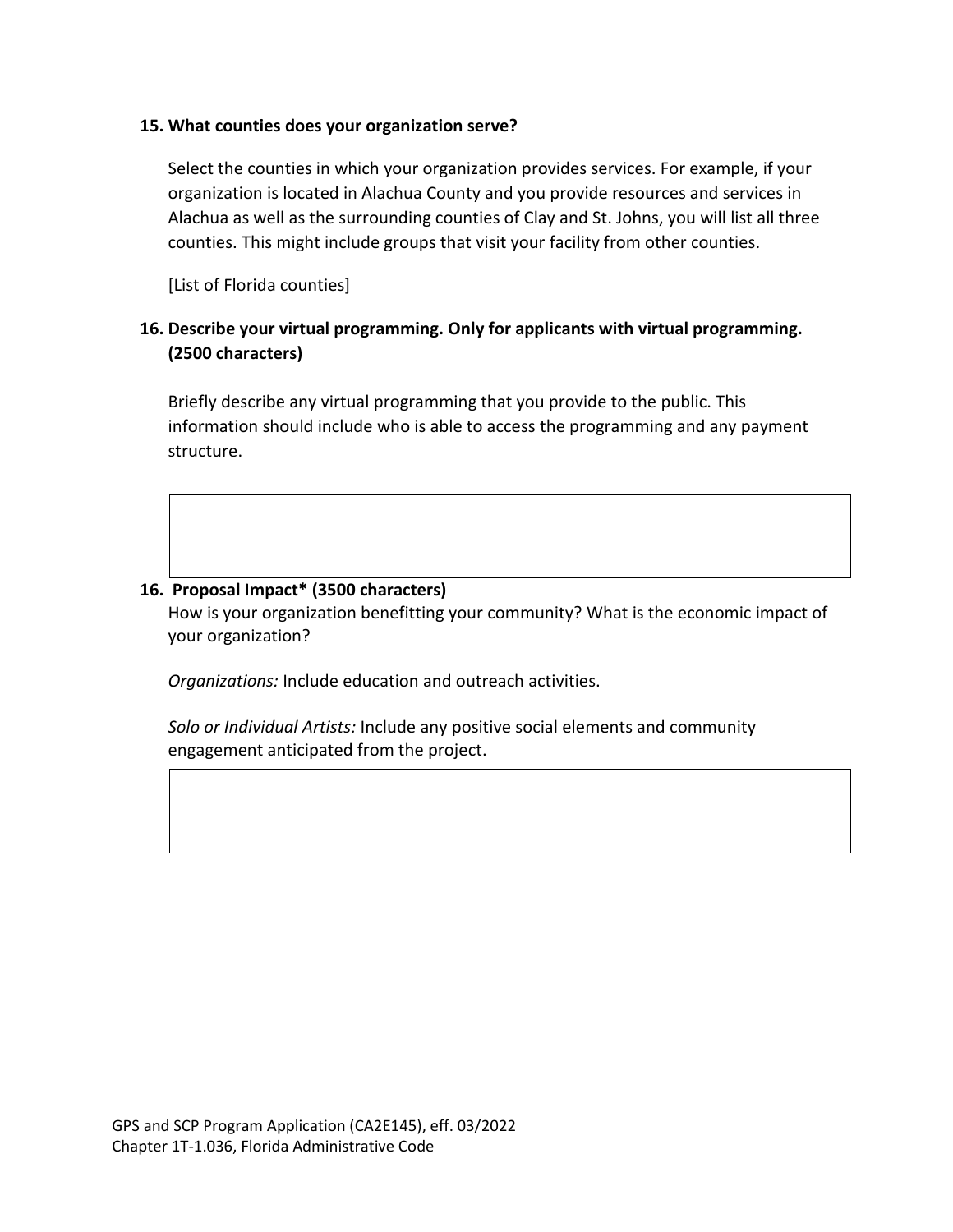## **17. Marketing and Promotion\* (3500 characters)**

How are your marketing and promoting your organizations offerings?

- □ Billboards
- □ Brochures
- □ Collaborations<br>□
- □ Direct Mail
- □ Email Marketing
- □ Magazine
- □ Newsletter
- □ Newspaper
- □ Pay Per Click (PPC) Advertising
- □ Podcast
- □ Radio
- □ Organic Social Media
- □ Paid Social Media
- □ Television
- □ Other\_\_\_\_\_\_\_\_\_\_\_\_\_\_\_\_\_\_\_\_\_\_\_\_\_\_\_\_\_\_\_\_\_\_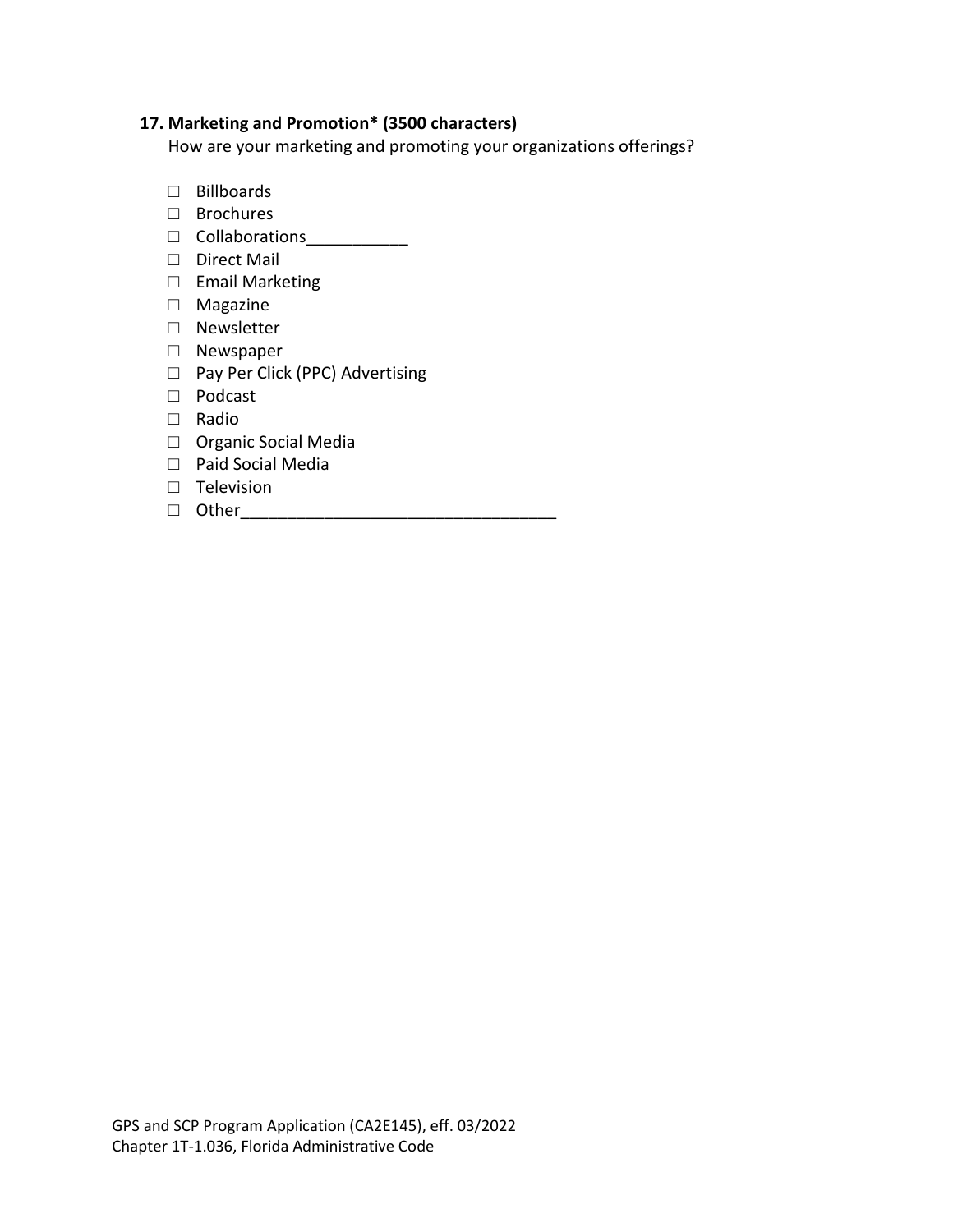## F – Impact – Diversity, Equity and Inclusion

**1. Describe how the facilities and proposal activities are accessible to all audiences and any plans that are in place to improve accessibility.\* In addition to your facility, what specific step are you taking to make your programming accessible to persons of all abilities and welcoming to all members of your community? (3500 characters)**

For example, explain use of accessibility symbols in marketing materials, accessibility of facilities and programming and/or target population. You can find resources on accessibility at [dos.myflorida.com/cultural/info-and-opportunities/resources-by](http://dos.myflorida.com/cultural/info-and-opportunities/resources-by-topic/accessibility/)[topic/accessibility.](http://dos.myflorida.com/cultural/info-and-opportunities/resources-by-topic/accessibility/) We encourage all applicants to include images in the support materials showing the use of accessibility symbols in marketing materials.

**Individual or Solo Artists: Skip questions 2-5 and move on to section H.**

#### **2. Policies and Procedures\***

The Americans with Disabilities Act (ADA) prohibits discrimination against individuals with disabilities in employment, state and local government services, public accommodations, transportation and telecommunication. The ADA extends the requirements under Section 504 of the Rehabilitation Act of 1973, as amended, to all activities of state and local governments and places of public accommodations operated by private entities, including places of public display.

Does the applicant have policies and procedures (including a complaint process) that address non-discrimination on the basis of sex, race, color, national origin, religion, disability, age, or marital status?

- o Yes
- o No

## **3. Staff Person for Accessibility Compliance\***

Does the applicant have a staff person that is responsible for compliance with Section 504 of the Rehabilitation Act, Americans with Disabilities Act, and Florida Statutes 553? There should be a designated staff person at your organization even if the program will be held at a facility that you do not own or rent.

The Americans with Disabilities Act (ADA) prohibits discrimination against individuals with disabilities in employment, state and local government services, public accommodations, transportation and telecommunication. The ADA extends the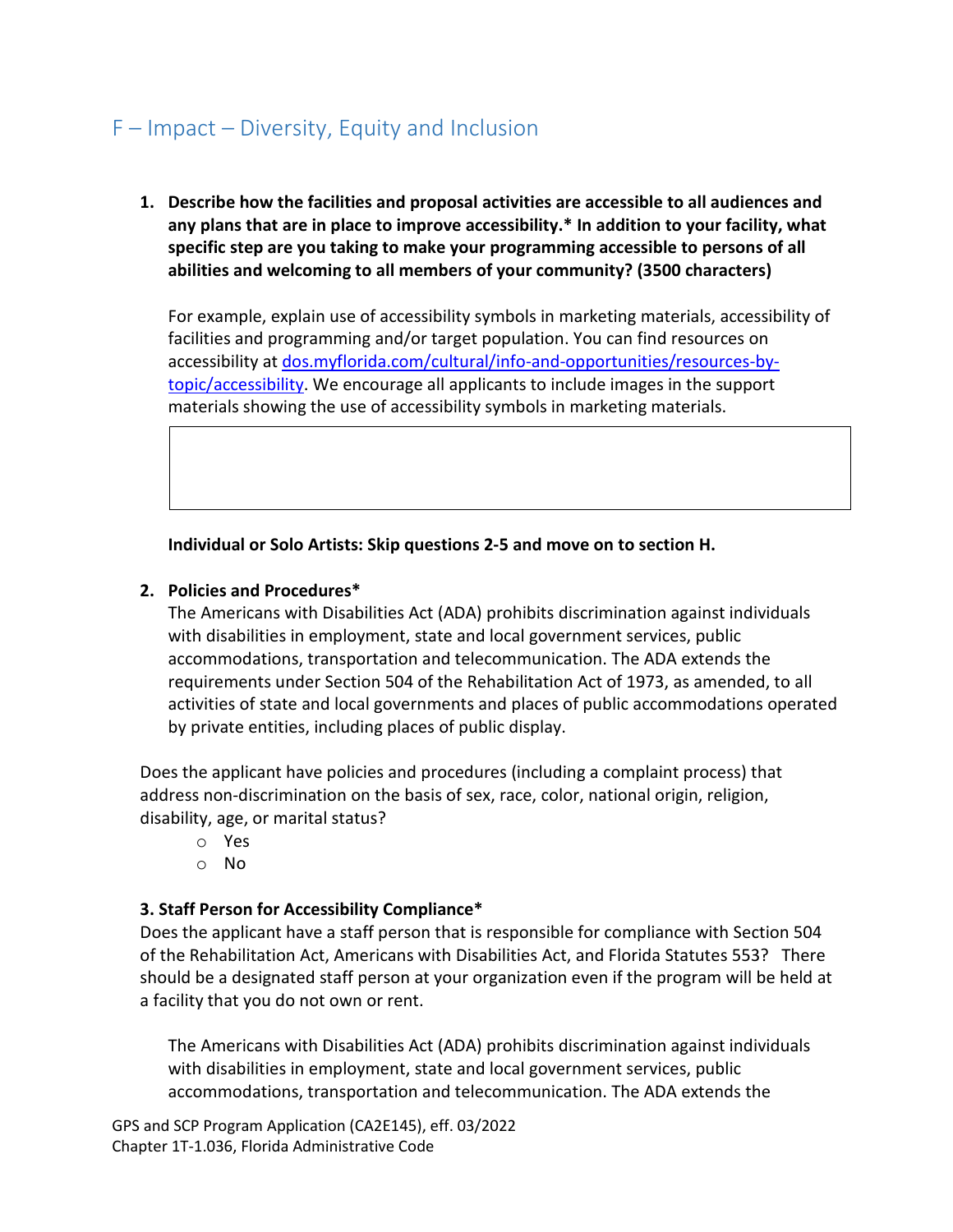requirements under Section 504 of the Rehabilitation Act of 1973, as amended, to all activities of state and local governments and places of public accommodations operated by private entities, including places of public display.

- o Yes
- o No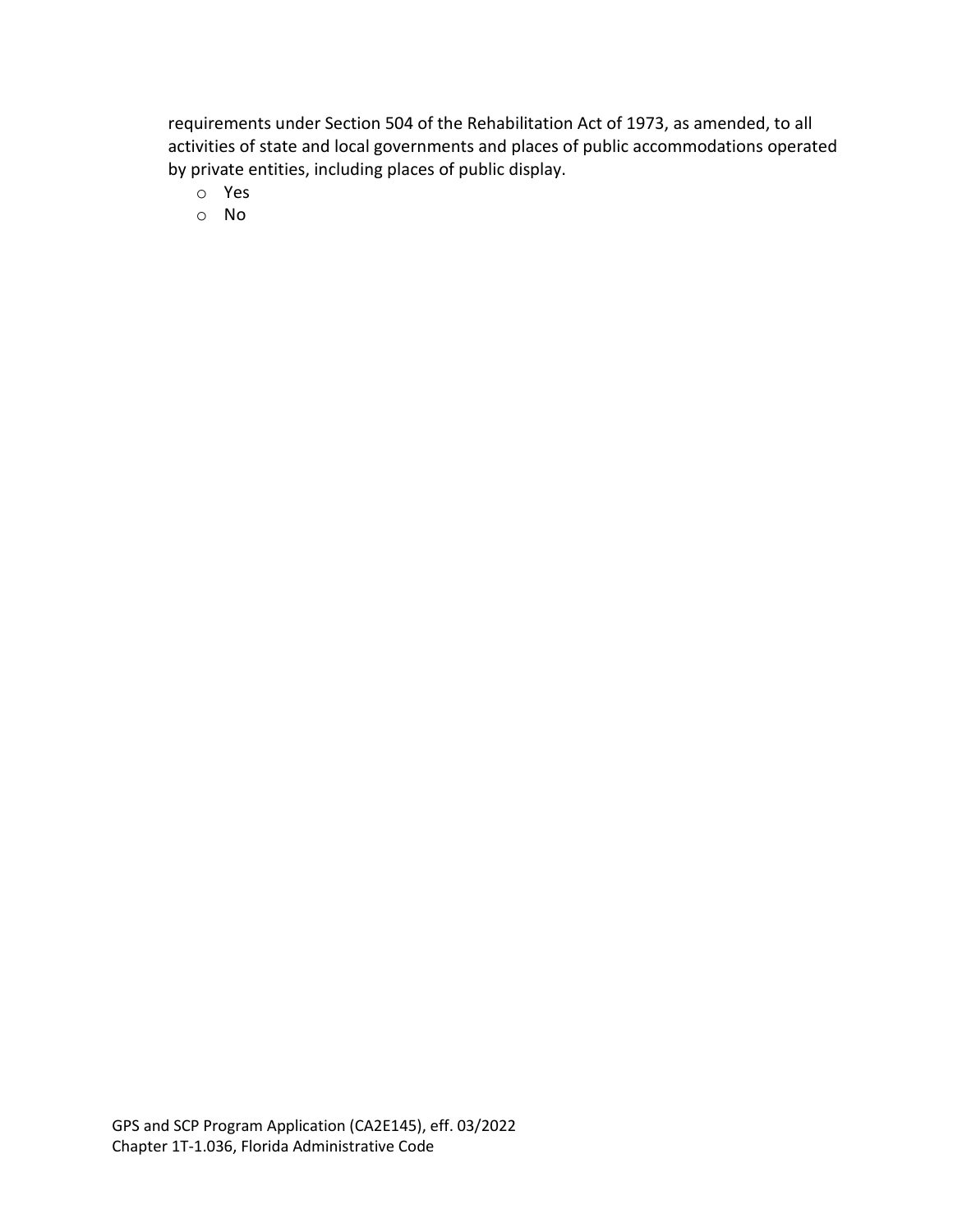### **If yes, what is the name of the staff person responsible for accessibility compliance?**

\_\_\_\_\_\_\_\_\_\_\_\_\_\_\_\_\_\_\_\_\_\_\_\_

#### **2. Section 504 Self Evaluation\***

Has the applicant completed the Section 504 Self Evaluation Workbook or the Abbreviated Accessibility Checklist (only for first time self-evaluations) from the National Endowment for the Arts? You should complete the workbook or checklist even if the program will be held at a facility that you do not own or rent. You can find the workbook and checklist at [dos.myflorida.com/cultural/info-and-opportunities/resources-by-topic/accessibility.](http://dos.myflorida.com/cultural/info-and-opportunities/resources-by-topic/accessibility/)

- o Yes, the applicant has completed the Section 504 Self Evaluation Workbook from the National Endowment for the Arts.
- $\circ$  Yes, the applicant completed the Abbreviated Accessibility Checklist.
- o No, the applicant has not conducted an accessibility self-evaluation of its facilities and programs.

#### **If yes, when was the evaluation completed?**

For maximum points, the evaluation must have been completed in the last 2 years.

\_\_\_\_\_\_\_\_\_\_\_\_\_\_\_\_\_\_\_\_\_\_\_\_ (month/year)

## **3. Does your organization have a diversity/equity/inclusion statement?**

- o Yes
- o No

**If yes, include here. (500 characters)**

**4. Accessibility includes other factors besides physical. What efforts has your organization made to provide programming for all? (2000 characters)**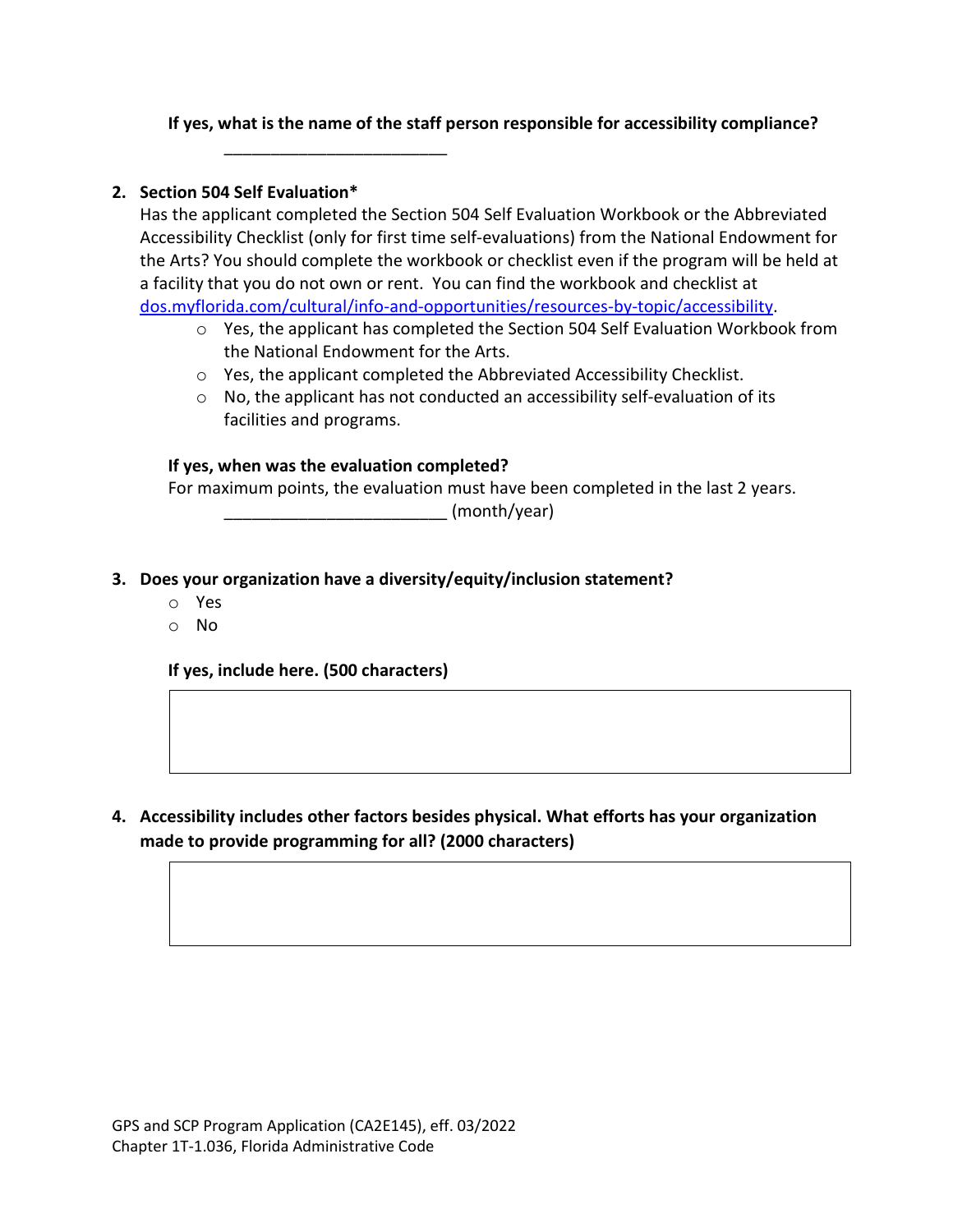#### **5. Describe the Diversity of your staff, volunteers, and board members. (1000 characters)**

#### **6. Artist Project:**

Please identify Division Goals addressed by your project (check all that apply)\*

- o Building the economy and creative industries
- o Enhancing education through arts and culture
- o Advancing leadership in arts and culture in the state and nation
- o Promoting healthy, vibrant, and thriving communities
- o Advancing a sense of place and identity

#### **7. 1 Describe how you are addressing these goals. (2000 characters)**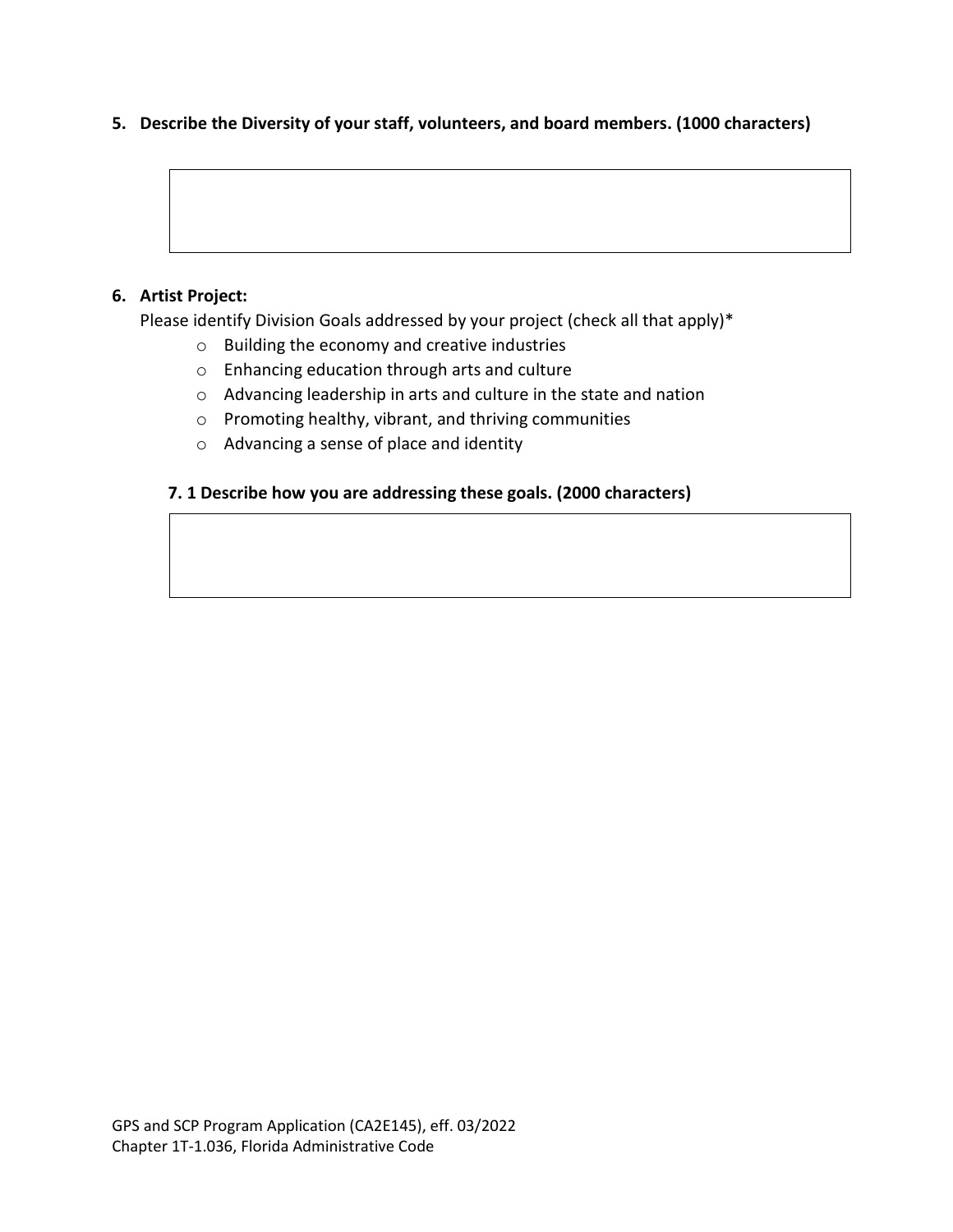## G – Track Record

#### **Artist Performances on Tour and Teaching Artists: skip to Section H of the application.**

#### **1. Organization History\* (2000 characters)**

Briefly describe your organization's history including founding dates and significant changes in management, location, mission, etc. Also, include major accomplishments and program growth, adaptation to external factors and significant relationships and partnerships.

#### **2. Fiscal Condition and Sustainability\* (2000 characters)**

Describe the fiscal condition of the organization as it relates to the successful completion of the proposal. Also describe plans to sustain the proposal activities after the grant period.

## **2.1 Artist Projects only. (2000 characters)**

Describe your ability to complete the proposed project. Include examples of successfully completed projects.

## 3. **Project/Program Evaluation\* (2000 characters)**

How will you determine if your Goals and Measurable Objectives are achieved? Who will conduct the evaluation, and who will the evaluation target? What methods will be used to collect participant feedback? (Surveys, evaluation forms, interviews, etc.) When will you collect the information, and how will it be used to inform future programming?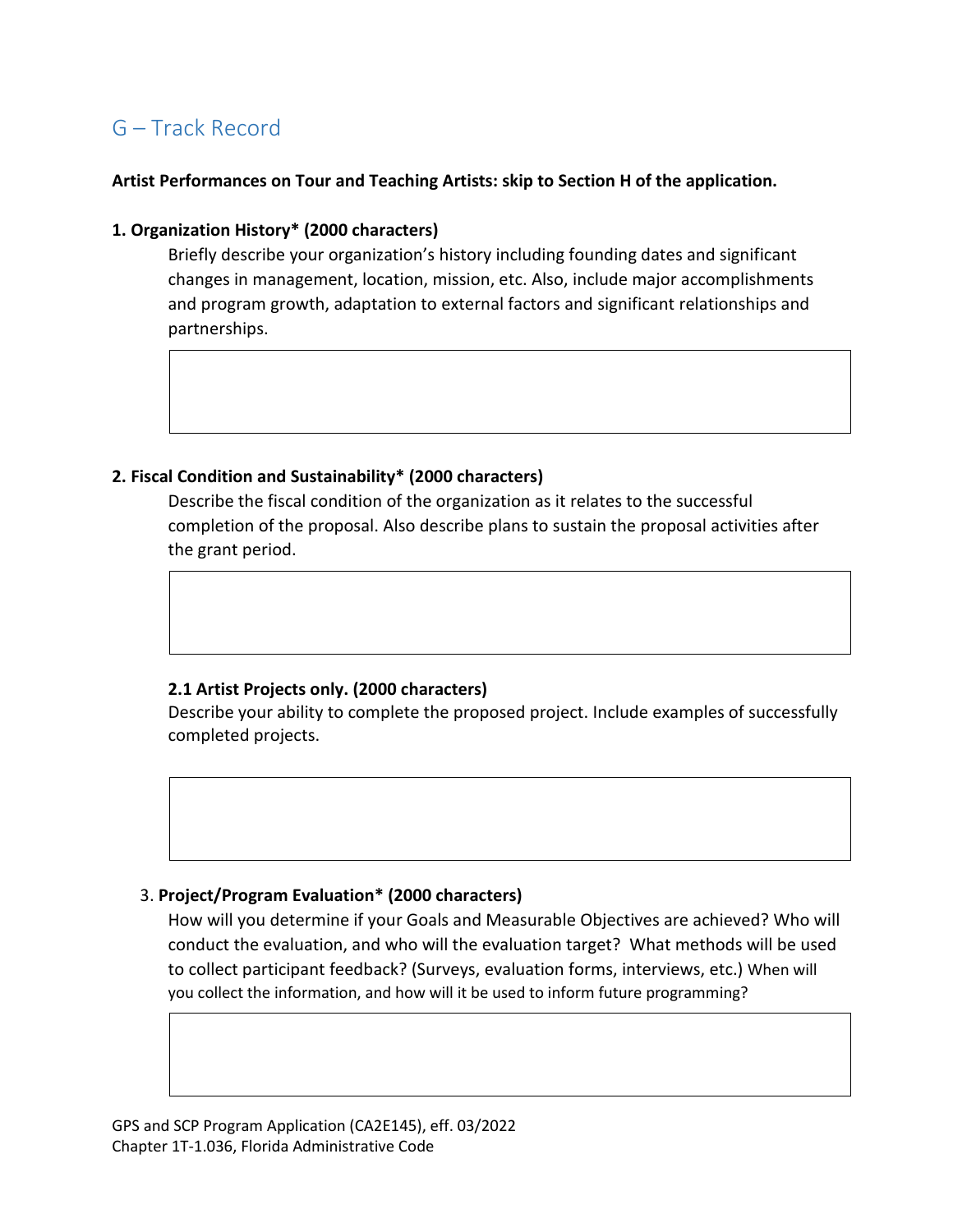**3.1 Describe the expected outcomes of the project. How will you determine the success of the project? (Maximum characters 2000)**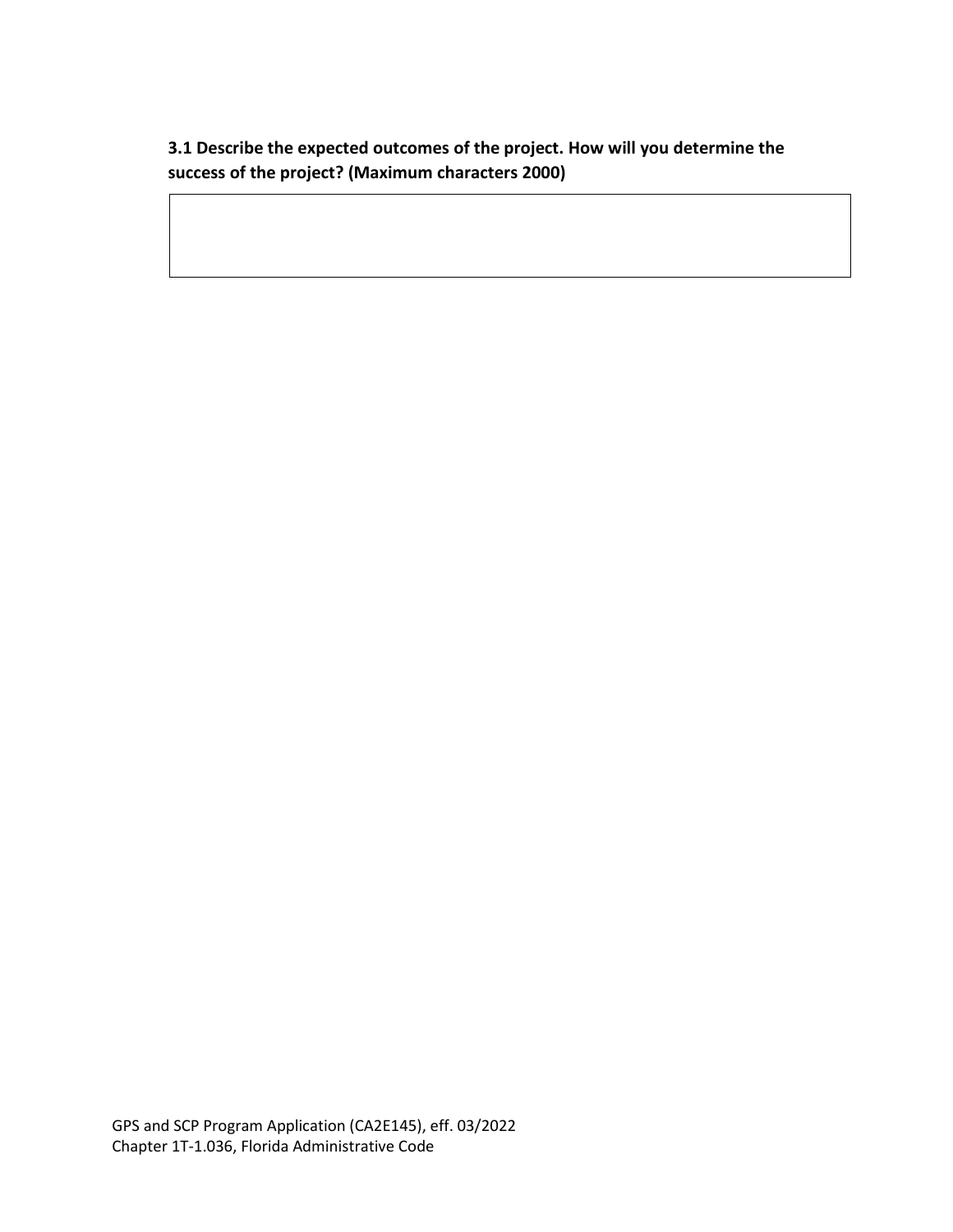#### **4.Completed Fiscal Year End Date\***

What is the end date for the applicant's last completed fiscal year? Fiscal year must be completed by the application deadline.

#### **5.Operating Budget Summary\***

Summarize organization operating expenses and income in the listed budget categories using actual numbers from your last completed fiscal year, expected numbers from your current fiscal year, and projections for your next fiscal year. The last completed fiscal year should reflect the actual budget.

<Insert operating budget in table provided>

\_\_\_\_\_\_\_\_\_\_\_\_\_\_\_\_\_\_\_\_\_\_\_\_

## **6. Additional Operating Budget Information (optional) (1000 characters)**

Use this space to provide the panel with additional detail or information about the operating budget. Please explain any deficits, excess revenue, or major changes to any line items or budget totals. If not applicable, write "not applicable."

## **7. Paid Staff\***

Select the statement that is most true about your organization.

- o Organization has no paid management staff.
- o Organization has at least one part-time paid management staff member (but no full-time)
- o Organization has one full-time paid management staff member
- $\circ$  Organization has more than one full-time paid management staff member

## **8. Hours\***

- o Organization is open full-time
- o Organization is open part-time

## **9. Does your organization have a strategic or long-range plan?**

- o Yes
- o No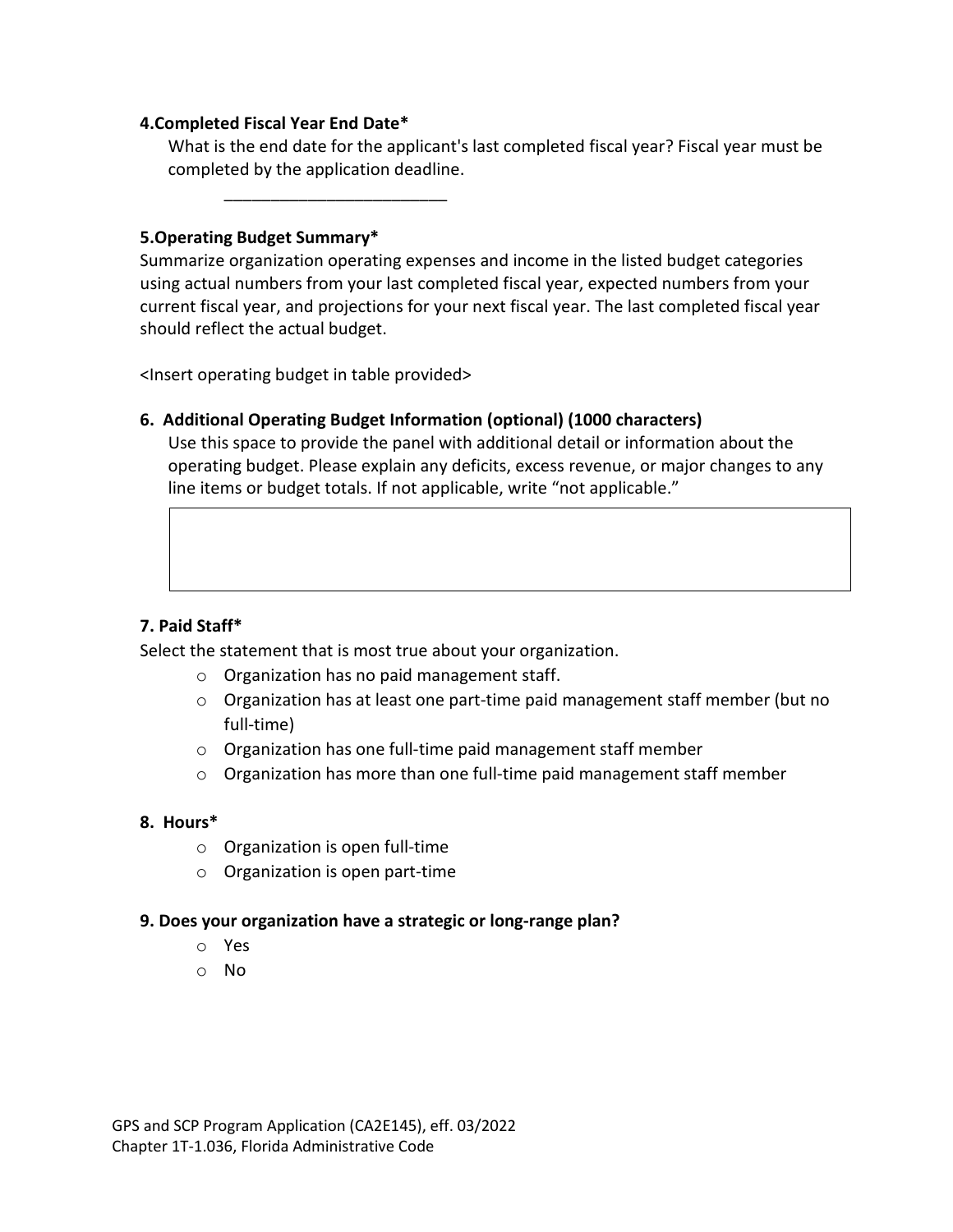## H – Track Record

## **1. Rural Economic Development Initiative (REDI) and Underserved Waiver\***

Applicants located in counties or communities that have been designated as a rural community in accordance with Section 288.0056 and 288.06561, Florida Statutes, may request a waiver of matching requirements. You may view a list of REDI counties at [floridajobs.org/community-planning-and-development/rural-community](https://floridajobs.org/community-planning-and-development/rural-community-programs/rural-definition)[programs/rural-definition.](https://floridajobs.org/community-planning-and-development/rural-community-programs/rural-definition)

Are you in a REDI county or community or considered Underserved and requesting a waiver?

- o Yes
- o No

#### **2. Proposal Budget Expenses**

Detail estimated proposal expenses in the budget categories listed below. Include only expenses that specifically related to the proposal. You can find a list of non-allowable and match only expenses at [dos.myflorida.com/cultural/grants/grant-programs](http://dos.myflorida.com/cultural/grants/grant-programs/)

The expense section contains three columns:

- a. Grant funds (these are the funds you are requesting from the state)
- b. Cash Match (theses are earned or contributed funds supplied by your organization
- c. In-kind (the value of donated goods and services)

Do not include any non-allowable expenses in the proposal budget. (See: non-allowable expenses).

For General Program Support the Proposal Budget should match the operating budget minus any non-allowable expenses (see non-allowable expenses).

For Specific Cultural Projects the Proposal Budget expenses must equal the Proposal Budget income.

<Insert proposal budget expenses in table provided>

**Amount of Grant Funding Requested:** \_\_\_\_\_\_\_\_\_\_\_\_\_\_ **Match Amount:**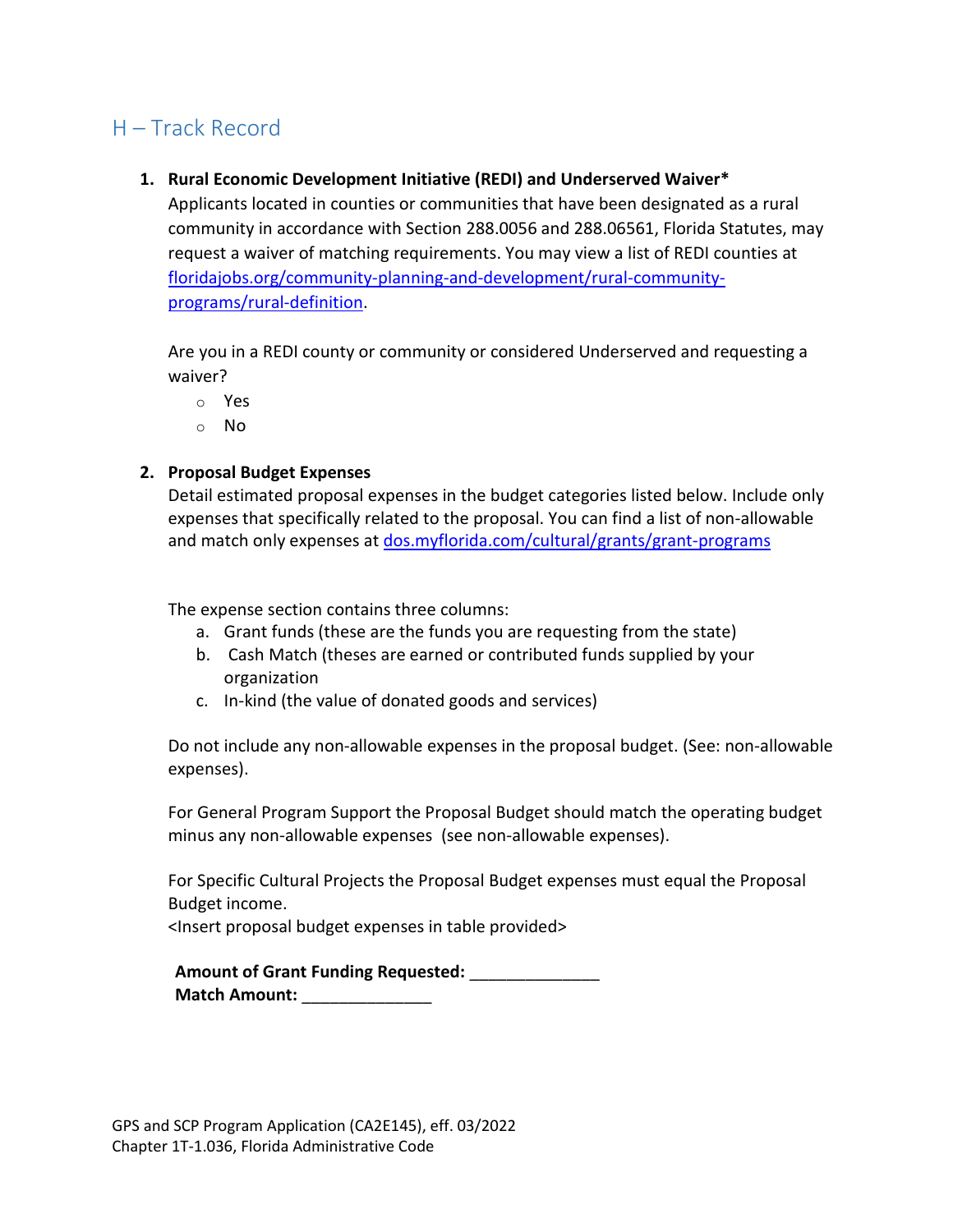#### **3. Proposal Budget Income**

Detail the expected source of the cash match (middle column) your organization will be using in order to match the state funds (first column) outlined in the expense section. Use the budget categories listed below. Do not include your grant request (first column) or in-kind (third column). Include only income that specifically relates to the proposal. The Proposal Budget income must equal to the Proposal Budget cash match in the expenses.

<Insert match sources in table provided>

**4. Additional Proposal Budget Information (optional) (1000 characters)** Use this space to provide the panel with additional detail or information about the proposal budget. For example, if you have more in-kind than you can include in the proposal budget you can list it here.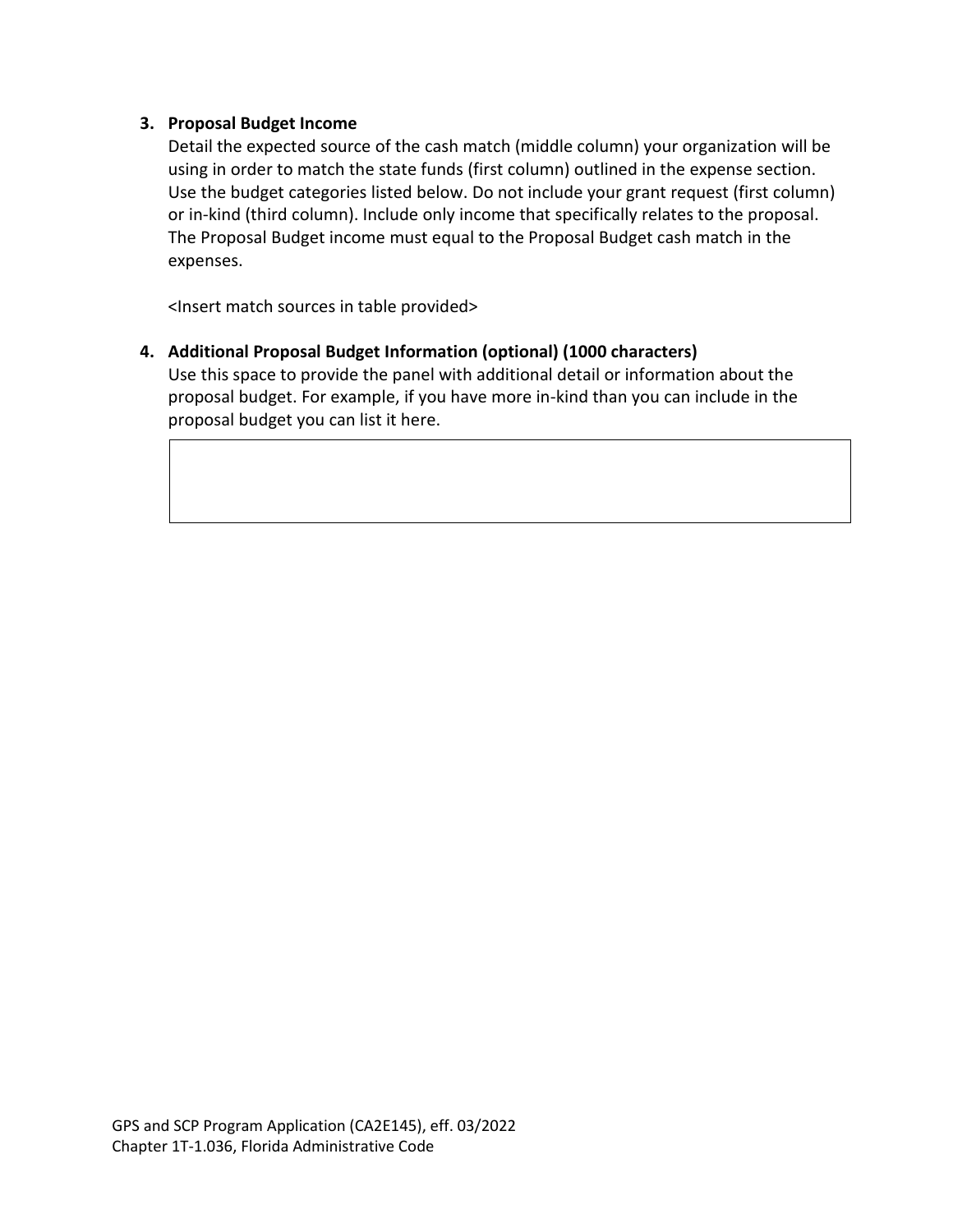## H – Attachments and Support Materials

Complete the support materials list using the following definitions.

- **Title**: A few brief but descriptive words. Example: "Support Letter from John Doe".
- **Description**: (optional) Additional details about the support materials that may be helpful to staff or panelists. Identify any works or artists featured in the materials. For larger documents, please indicate page number for DCA credit statement and/or logo.
- **File**: The file selected from your computer. For uploaded materials only. The following sizes and formats are allowed.

|           | <b>Content Type Format/extension</b> | <b>Maximum size</b> |
|-----------|--------------------------------------|---------------------|
| Images    | .jpg, .gif, .png, or .tiff           | 5 MB                |
| documents | .pdf, .txt, .doc, or .docx 10 MB     |                     |
| audio     | mp3.                                 | 10 MB               |
| video     | .mp4, .mov, or .wmv                  | 200 MB              |

MacOS productivity files such as Pages, Keynote, and Numbers are not acceptable formats. Please save files into .pdf format before submission.

#### **1. Required Attachments List**

Please upload your required attachments in the spaces provided. **Substitute W-9 Form (you can get the form at [flvendor.myfloridacfo.com\)](https://flvendor.myfloridacfo.com/)\*** 

Choose file: Upload file

#### **Federal 990 Form (most recently completed)\***

| <b>Choose file:</b><br>Upload file |
|------------------------------------|
|------------------------------------|

#### **Consultant's Resume\***

| Choose file: | Upload file |
|--------------|-------------|
|              |             |

#### **Work Sample\***

#### **Resumes of Significant Personnel\***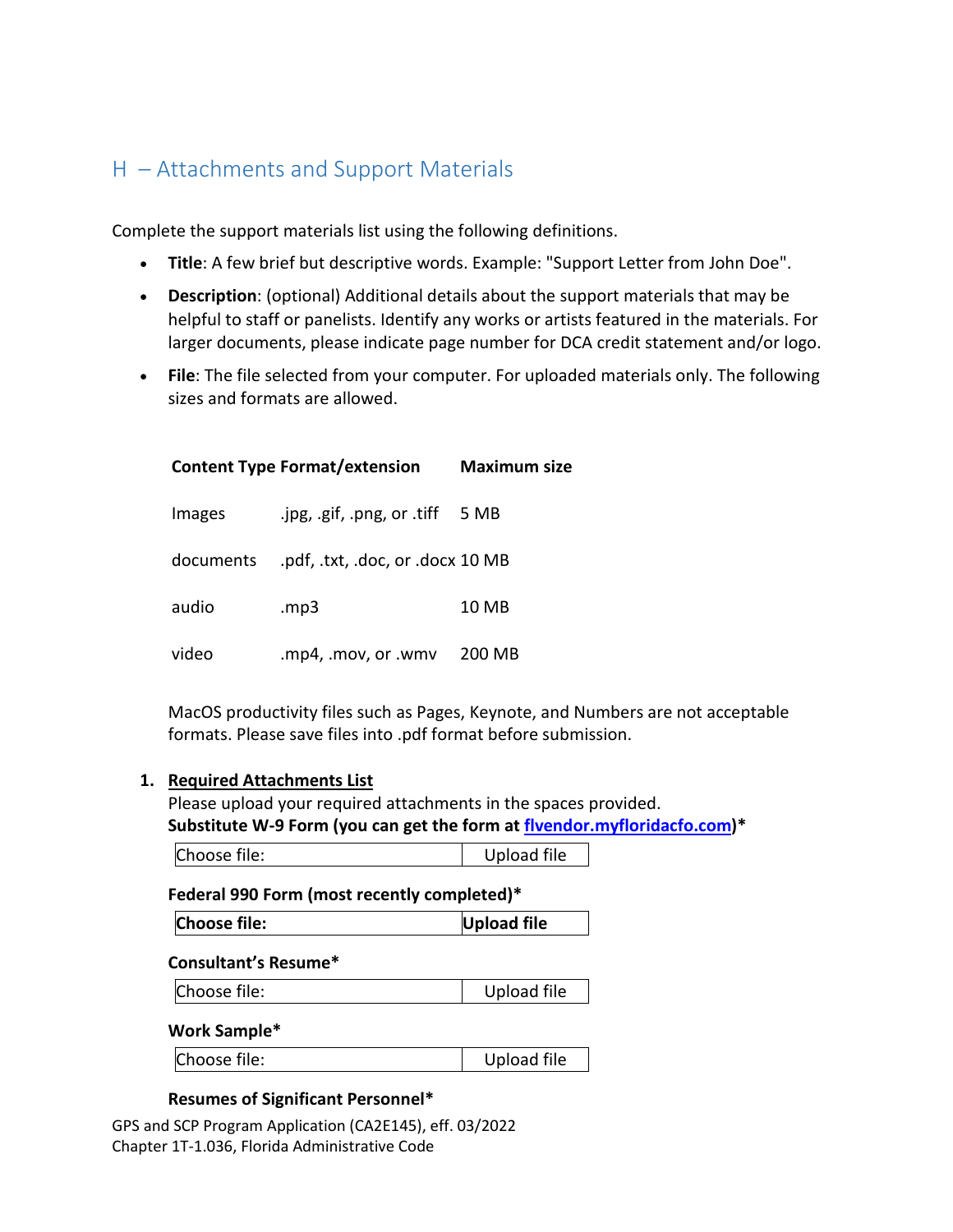#### **List of Recent Tours\***

Include city/county/state, venue, and audience impact numbers.

| Choose file: | Upload file |
|--------------|-------------|
|--------------|-------------|

#### **Educational Materials\***

Samples of study guides, materials, hand-outs, lesson plans, and other educational materials used in activities and residencies.

| Choose file: | Upload file |
|--------------|-------------|
|--------------|-------------|

#### **Standard Contract\***

Provide a copy of the artist's standing touring contract with all riders.

| Choose file: | Upload file |
|--------------|-------------|
|--------------|-------------|

#### **Promotional Materials/Press Kit\***

Choose file: Upload file

#### **Documentation of official Local Arts Agency designation\***

All Local Arts Agency applicants must provide documentation (letter, proclamation or official meeting minutes) of official designation by one or more county commissions. This includes county arts councils established in accordance with section 265.32, Florida Statutes.

| Choose file: | Upload file |
|--------------|-------------|
|--------------|-------------|

## **2. Support Materials (required) \***

At least one (1) Support Material is required to be submitted with the application. Attachments and support materials will not be accepted by any other method including email and fax. See the guidelines for additional information.

**Title**

**\_\_\_\_\_\_\_\_\_\_\_\_\_\_\_\_\_\_\_\_\_\_\_\_**

**File**

To add a support material, enter a title and optional description. Then select a file and click the Upload File button.

#### **Description (optional)**

**\_\_\_\_\_\_\_\_\_\_\_\_\_\_\_\_\_\_\_\_\_\_\_\_**

Additional details about the support materials that may be helpful to staff or panelists.

GPS and SCP Program Application (CA2E145), eff. 03/2022 Chapter 1T-1.036, Florida Administrative Code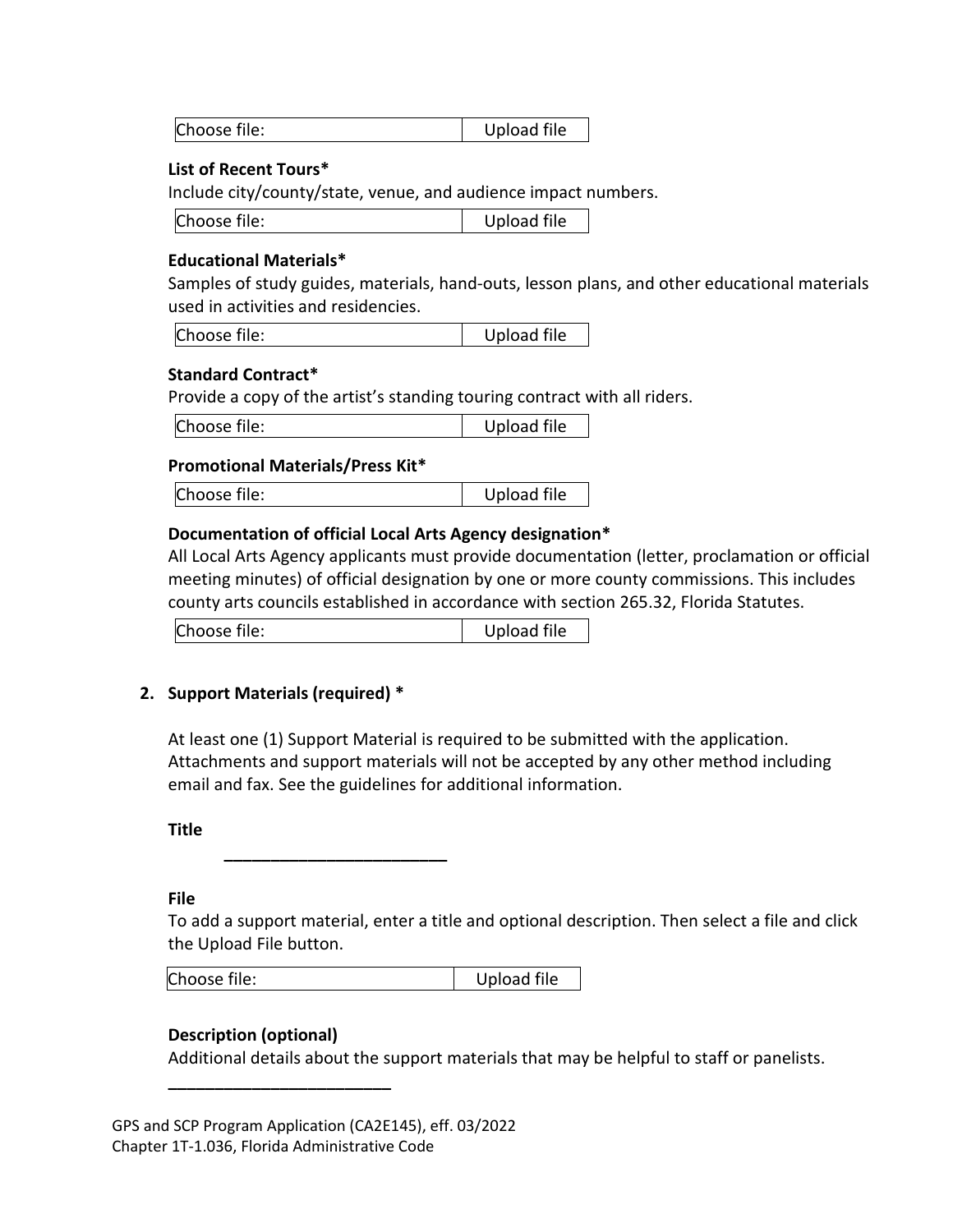## I – Notification of International Travel

In accordance with Section 15.182, *Florida Statutes*, the grantee shall notify the Department of State of any international travel at least 30 days before the date the international travel is to commence or, when an intention to travel internationally is not formed at least 30 days in advance of the date the travel is to commence, as soon as feasible after forming such travel intention. Notification shall include date, time, and location of each appearance.

 $\Box$  I hereby certify that I have read and understand the above statement and will comply with Section 15.182, *Florida Statutes*, International travel by state-funded musical, cultural, or artistic organizations; notification to the Division of Arts and Culture.